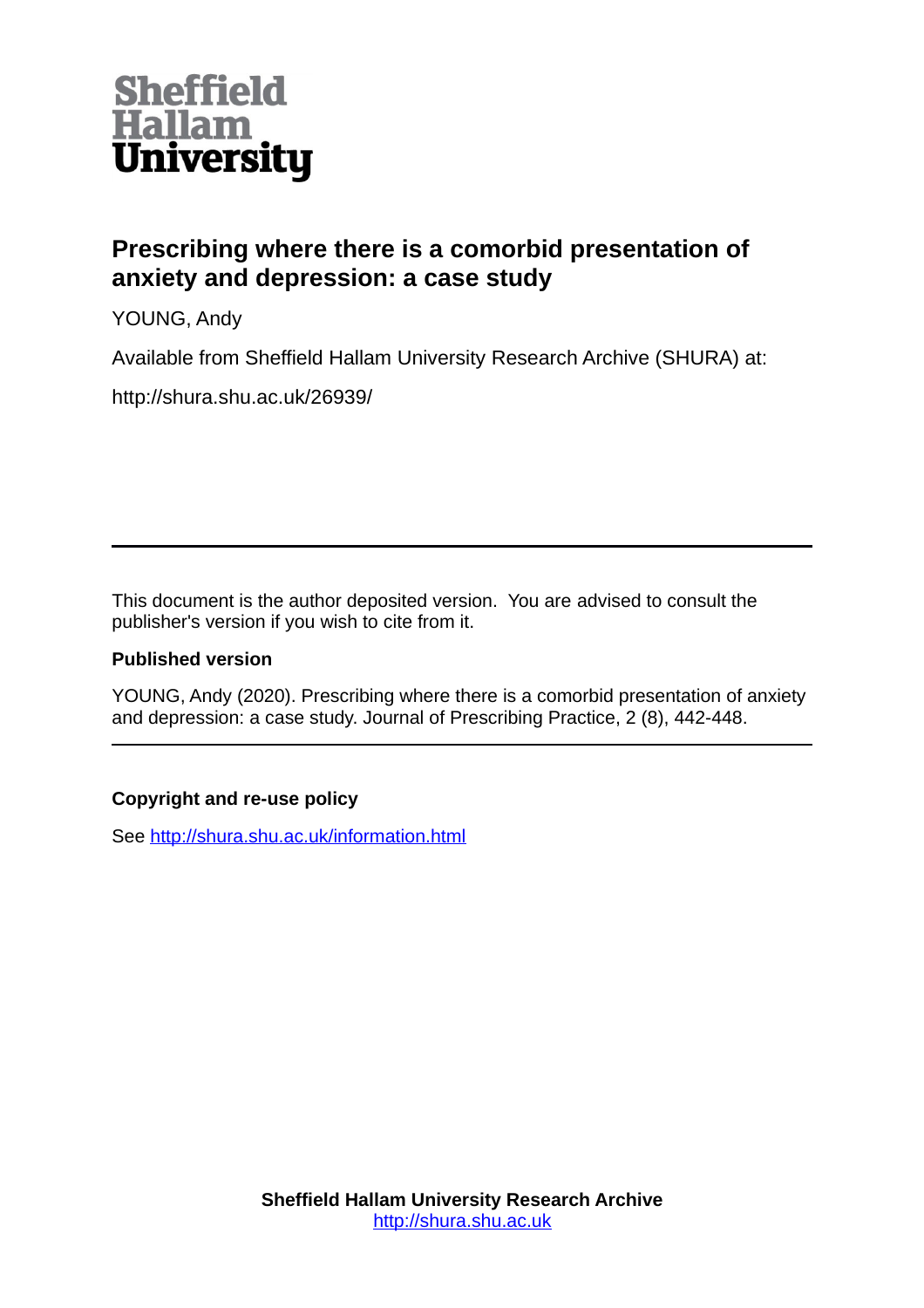TITLE: Prescribing where there is a co-morbid presentation of anxiety and depression: a case study

KEY WORDS: Case study, mental health, anxiety, depression, prescribing, stepped care, risk, co-morbidity.

CONFLICT OF INTEREST: None

ACKNOWLEDGEMENTS: None

ABSTRACT:

Everyone experiences symptoms of anxiety during their lifetime. It is a normal physical or psychological response to stress, mediated through adrenaline (epinephrine) and noradrenaline (norepinephrine). Anxiety disorders are extreme or pervasive versions of this response, and include a spectrum of different conditions (NICE, 2019).

In the UK, approximately 15-20% of the population experience an anxiety disorder at some stage in their life, and there is evidence that women are more prone to anxiety disorders than men (Bentall, 2016). However, despite their prevalence anxiety disorders can be difficult to diagnose accurately as they are often co-morbid with each other, or with other mental illnesses. They also frequently, present as physical illnesses. They also frequently present as physical illnesses such as heart, or gastrointestinal conditions.

Co-morbidity is often a feature of complex mental health presentations, and the author uses a case study to show how non-medical prescribing formulations, and basic pharmacology, relate to clinical practice.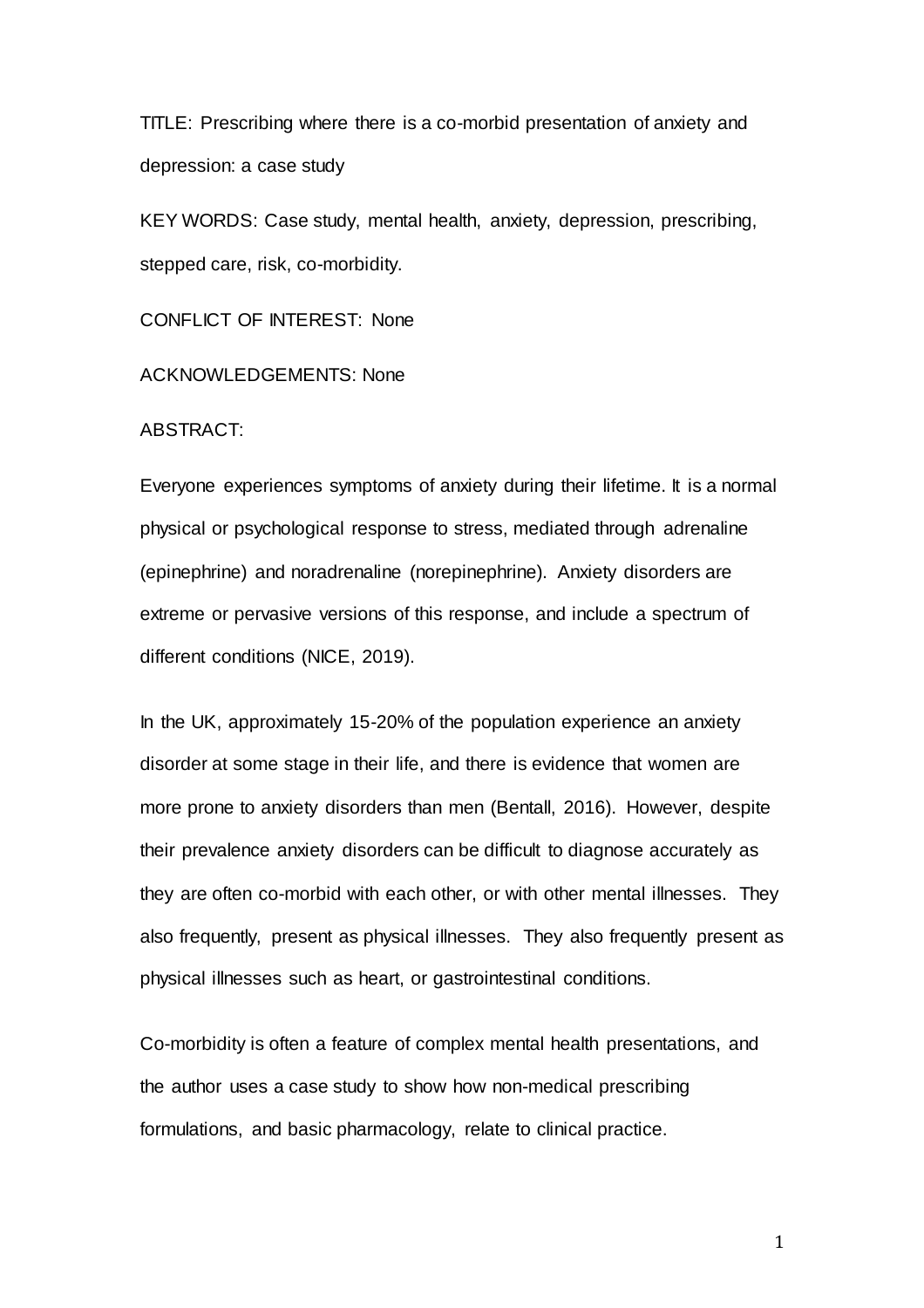The case study considers a complex presentation of anxiety, with associated depression and describes the stepped care approach to care and treatment advocated by the National Institute for Health and Clinical Excellence.

Accurate medical/clinical diagnosis of a person's specific anxiety disorder can help them understand their condition and ensure that they are offered the most appropriate treatment at the earliest opportunity. The Diagnostic and Statistical Manual of Mental Disorders (American Psychiatric Association, 2013) is the most widely accepted framework and nomenclature used by clinicians and researchers for the classification of mental disorders and is referred to in the case study.

Mixed anxiety and depression is a common presentation in primary care characterised by a mix of anxiety and depressive symptoms without clear prominence of any one type and the presence of one or more physical symptoms, such as tremor, palpitations, lethargy etc, that are present for more than six months (Gask et al, 2018).

Anxiolytic medication is often used as a first aid measure in anxiety and is very useful and appropriate for this. It is, however, quite difficult to assess the longer-term effectiveness of these drugs as anxiety tends to vary for reasons other than drug treatment such as external pressures. Long-term use of benzodiazepine drugs is generally not advised, for addiction/dependence reasons, and some people do get some withdrawal effects if they stop benzodiazepines suddenly, so when the time comes to stop, it is best to reduce the dose slowly.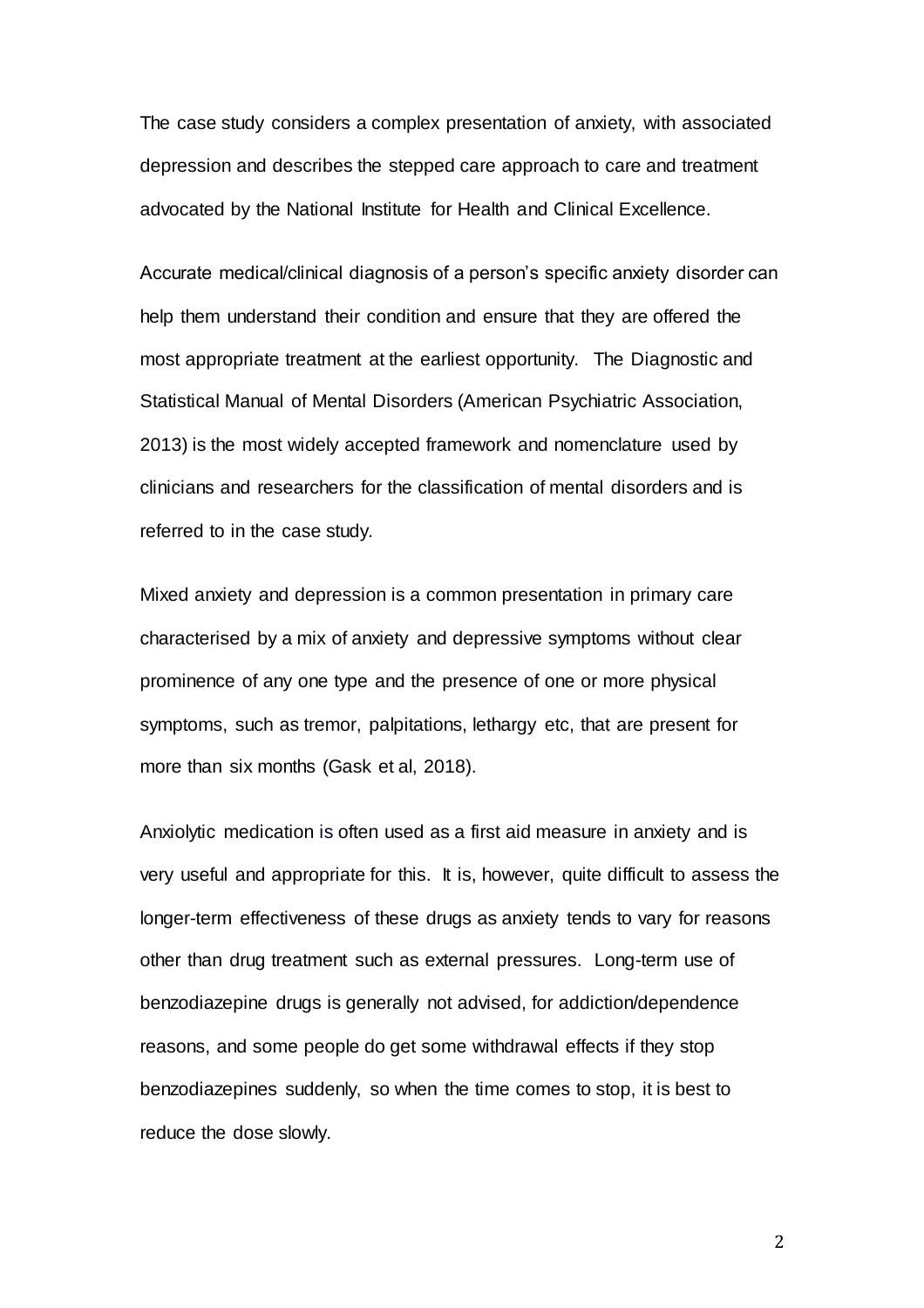There is good evidence (Hofmann, 2018 and NICE, 2019) to support the efficacy of psychological interventions in anxiety spectrum disorders. Consequently, self-help and CBT may be the first line of treatment for less severe cases and can be used in conjunction with medication. General support and information about the condition, with an empathic understanding of the life circumstances that may be contributing to the anxiety can be helpful.

#### **INTRODUCTION**

People with anxiety can have a variety of symptoms (NICE, 2011). These can be divided into two main groups, psychological and physical. Psychological symptoms: include fear, irritability, poor concentration, restlessness, sensitivity to noise, disturbed sleep, such as waking during the night, unpleasant dreams etc and poor memory usually due to poor communication. Physical symptoms: are mainly due to increased muscle tension e.g. problems with passing wind, loose motions, blurred vision, dizziness, loss of libido, breathing problems such as tight chest, difficulty breathing, heart changes, such as palpitations, heart pain or missed beats, tension resulting in headache or tremor and panic attacks leading to sudden episodes of extreme anxiety or apprehension. This is due to overactivity of many parts of the brain, usually caused by some external pressure or reason. The symptoms may be caused by this overactivity. The result is that many systems in the body become overactive e.g. muscle control, thinking, worrying etc (Tovote et al, 2015).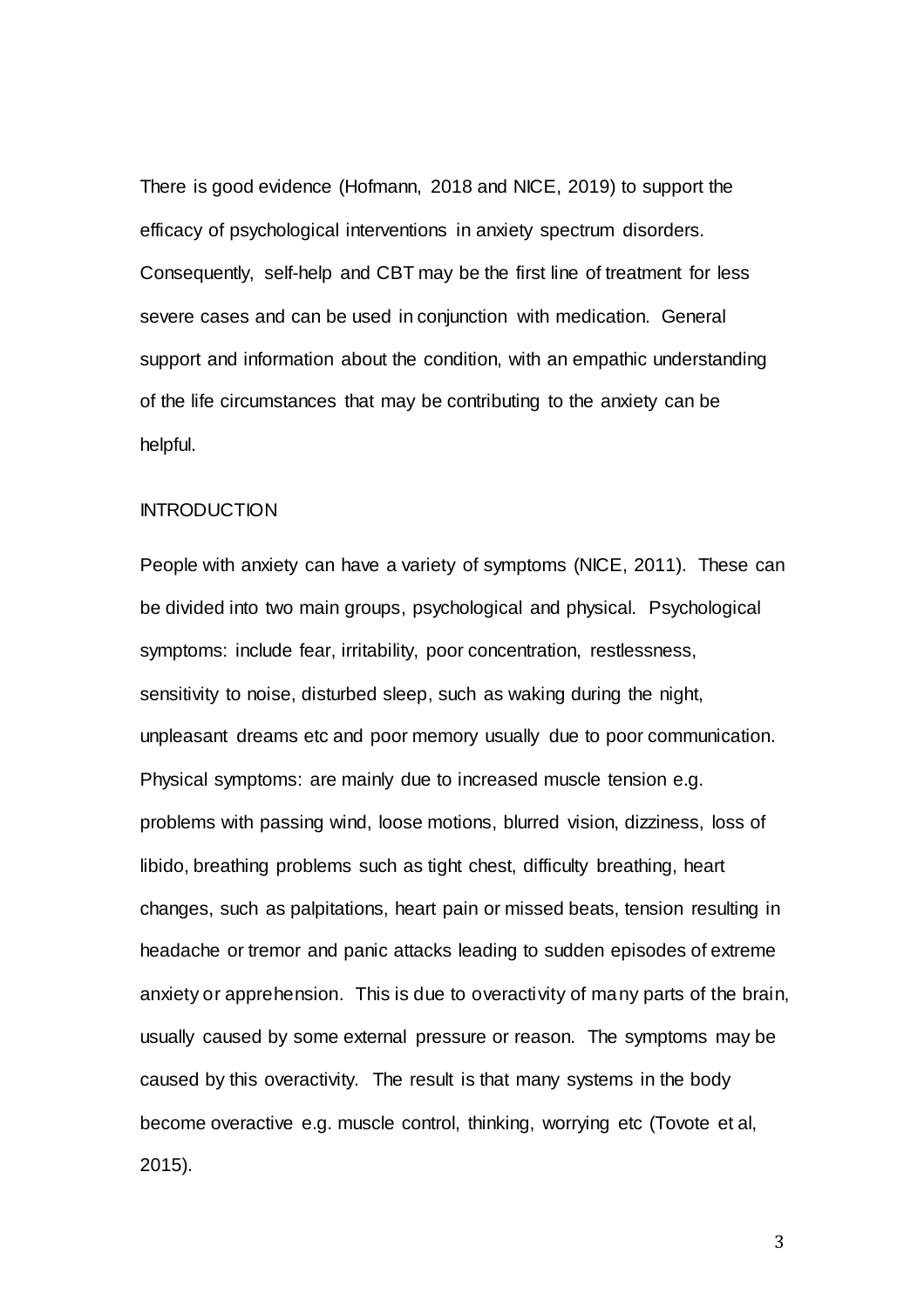#### The action of anxiolytic medications

Although there are over 80 known different transmitters in the brain, each nerve ending only has one type. These neurotransmitters tend to be grouped together and each seems to have specific roles. In many mental health problems, it is known that some of these transmitters get out of balance e.g. if someone has an insufficient amount of a particular transmitter. This can then cause symptoms. (Tovote et al, 2015 and Blows, 2016).

Epinephrine (E) and norepinephrine (NE) are very similar neurotransmitters and hormones, and both play a role in the body's natural fight-or-flight response to stress. Norepinephrine (NE), previously called noradrenaline (NA), in the body controls the heart and blood pressure. In the brain it controls sleep, wakefulness, arousal, mood, emotion and drive (wakefulness/sleep wake behaviour). Too much norepinephrine and someone may feel anxious and jittery etc. Too little and they may feel depressed, sedated, dizzy, or have low blood pressure. However, GABA is the key transmitter, in relation to anxiety as it is the brains natural calming agent. It acts as a brake in the brain and keeps its activity in check. When someone is overanxious, it may be that not enough GABA is being released in the brain to help calm it down. Drugs such as the benzodiazepines, zopiclone and zolpidem increase the length of the action of the GABA. This helps calm down the brain and reduces the number of worrying messages being passed.

A benzodiazepine drug binds to the GABA and acts as an agonist for the inhibitory neurotransmitter to GABA. It that sense it mitigates against the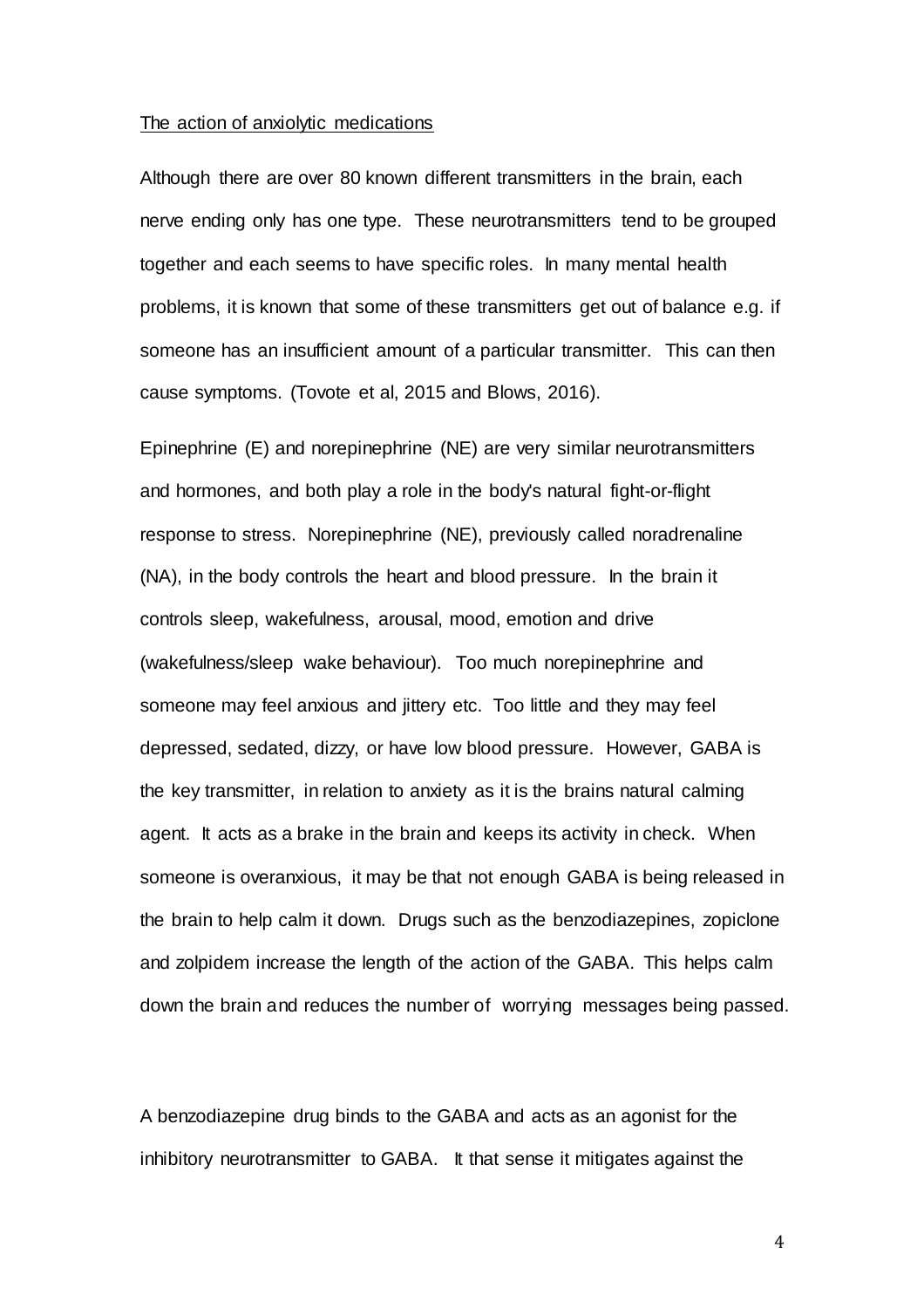sudden reduction in available GABA, which can trigger panic, restlessness, insomnia, and potentially convulsions or seizures.

Benzodiazepines block GABA in its receptors, so the receptors are activated for longer, and so the brains natural calming messages are passed stronger (LeDoux, 2000 and 2015, and Blows, 2016).

The important thing to remember is that anxiolytic medication mainly works by strengthening the brains natural calming agents, but they should not be considered just as tranquillisers although they may help someone to feel calmer, as they have a much more specific way of working, than simple sedation (LeDoux, 2015, and Blows, 2016).

#### Why do people get side-effects?

These drugs block GABA into its receptors, so the receptors are activated for longer, and so the brains natural calming messages are passed with more strength. GABA is widespread throughout the brain, and so a few adverse side effects are due to this more generalised sedation, e.g. confusion etc. These should be able to be minimised by adjusting the dose. Some benzodiazepines are also used for helping treat epilepsy, as calming drugs before operations, and as muscle relaxants (LeDoux, 2015, and Blows, 2016).

#### CASE STUDY

*Sonia, a 37-year-old mortgage-broker, has an appointment at her local GP surgery, to see Derek (Advanced Nurse Practitioner) and arrives with Nathan her 7-year-old son who has been diagnosed with type 1 diabetes. Sonia lives with her husband in her own 3-bedroom house. The woman appears tremulous and becomes tearful while talking about her son's condition. She*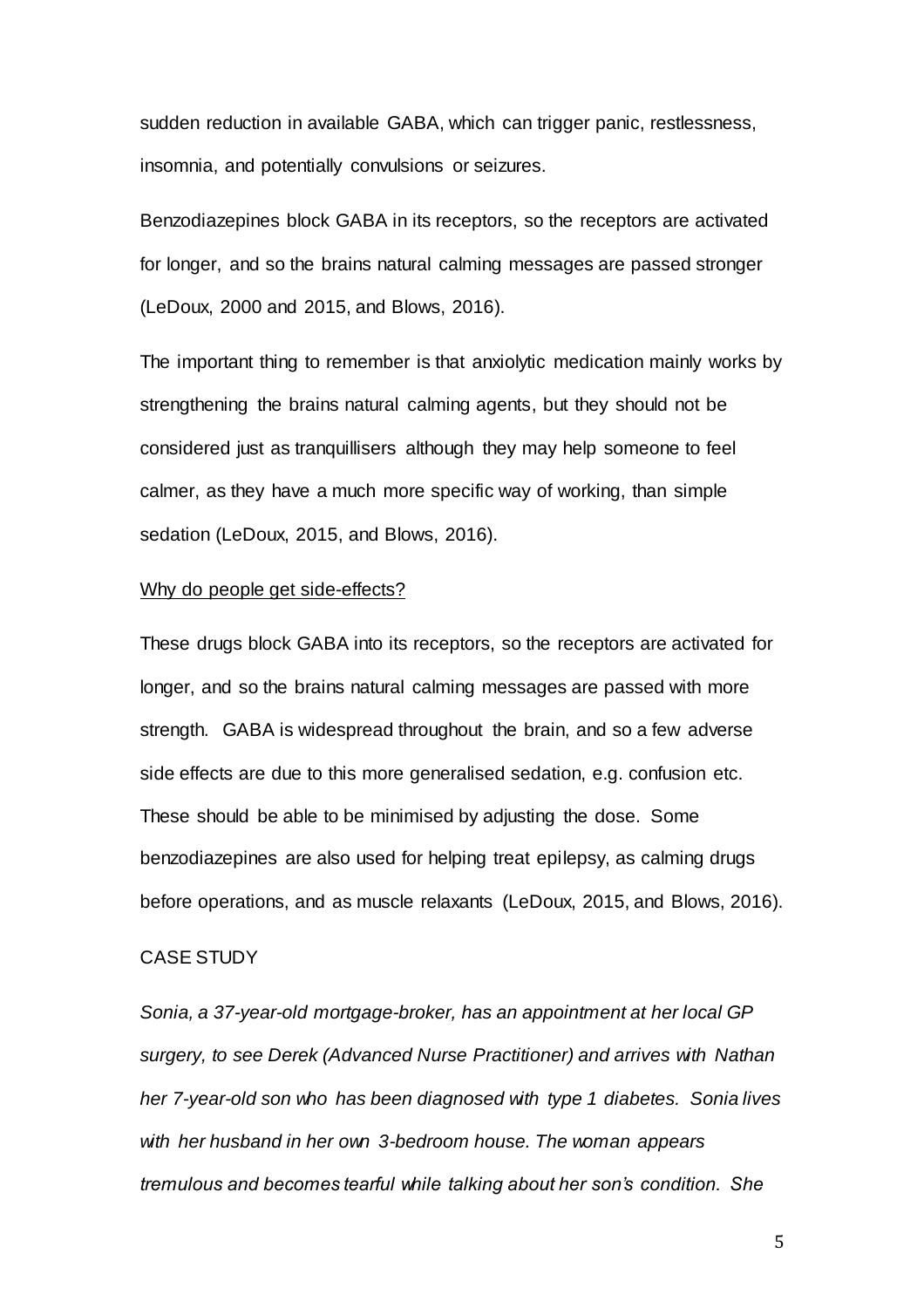*says that she has been very worried about her son and has not been sleeping very well for the past 5-6 months, though she has been eating reasonably well, although she admits that she has felt more tired and demotivated than usual. Sonia is still going to work but has found it hard to concentrate on her duties as well as before. Because of this she constantly worries that she might make a serious mistake at work. She says that she has managed to cope with the support of her husband. However, he also works full-time and there have been days when she has found it difficult to get out of bed. Currently Sonia feels that she is going through a bad patch and is hopeful that things will get better soon. She does not see a problem with her self-esteem and finds her work enjoyable but exhausting.*

*When asked, Sonia completely dismisses any idea of self-harm or suicide and says she would never even think about it. She apologizes profusely to Derek for becoming emotional and asserts that she is normally very calm and composed but has become overwhelmed by the stress of her son's illness.* 

*In relation to herself, she denies history of any mood episodes, either depression, or hypomania. She drinks alcohol socially, never exceeding 8 units per week. She does not smoke or use any illicit drugs. She describes herself as 'driven' and 'ambitious'. She is a keen runner and runs 14-18 miles a week.*

*She agrees to a brief physical examination. She has tachycardia of 108/min, her pulse is regular, and her blood pressure is 138/88 mmHg. Her palms appear cold and sweaty but there is no other significant physical finding.*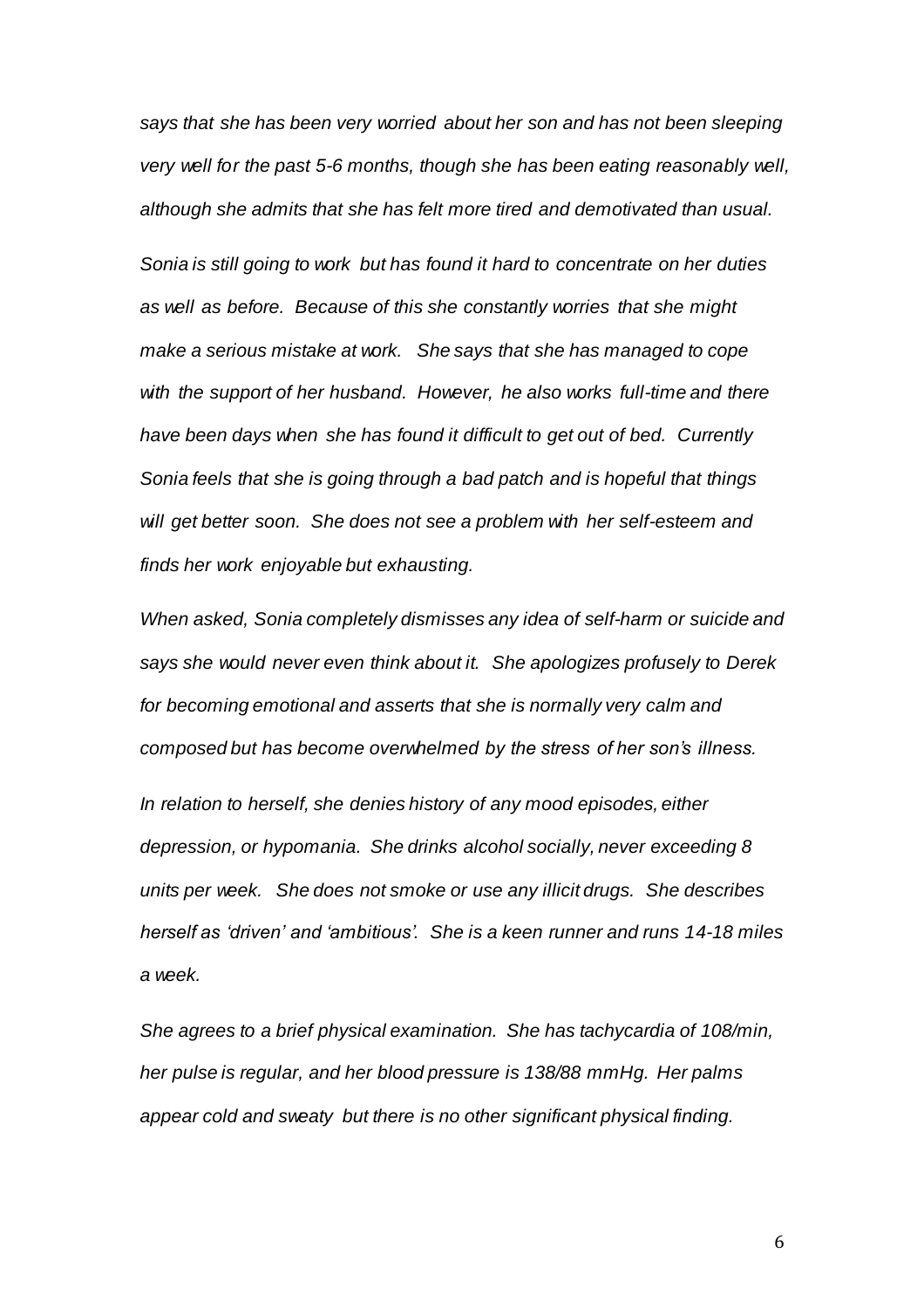*Sonia is pleasant, co-operative and Derek is able to quickly establish a good rapport with her. She is clutching her son protectively but maintains good eye-to-eye contact throughout the interview. Her speech is or a normal rate and volume. Her mood is anxious and low. She does not have any psychotic symptoms. Sonia has a good insight into her symptoms.* 

*She does not have any ideas of self-harm, but Sonia reveals that two years ago, she 'borrowed' some anxiety and sleeping pills from her mother who kept a stock-pile of drugs for emergencies. Sonia remembers the names Ativan and Zolpidem, from the drug boxes, but cannot recall the doses, and how regularly she took the pills.* 

*Sonia asks if she can be prescribed a benzodiazepine drug, and some sleeping tablets. She says her husband thinks this would be a good idea.* 

#### **DISCUSSION**

There are many possible explanations as to why women such as Sonia develop anxiety disorders more frequently than men (Carver & Connor-Smith, 2010). Women are more likely to communicate their feelings and it is culturally more acceptable for women to feel anxiety. This makes it easier for them to seek help, for the symptoms they might be experiencing. It could also be due to men being more likely to self-medicate with substances such as alcohol in an effort to mask anxiety symptoms (Freeman and Freeman, 2013). Applying the Global Mental Health Assessment Tool (Sharma, 2004) Sonia is presenting with a mixture of anxiety and depression and depressive

symptoms occurring in the context of her son's illness. She is feeling very stressed and increasingly reliant on her husband for support.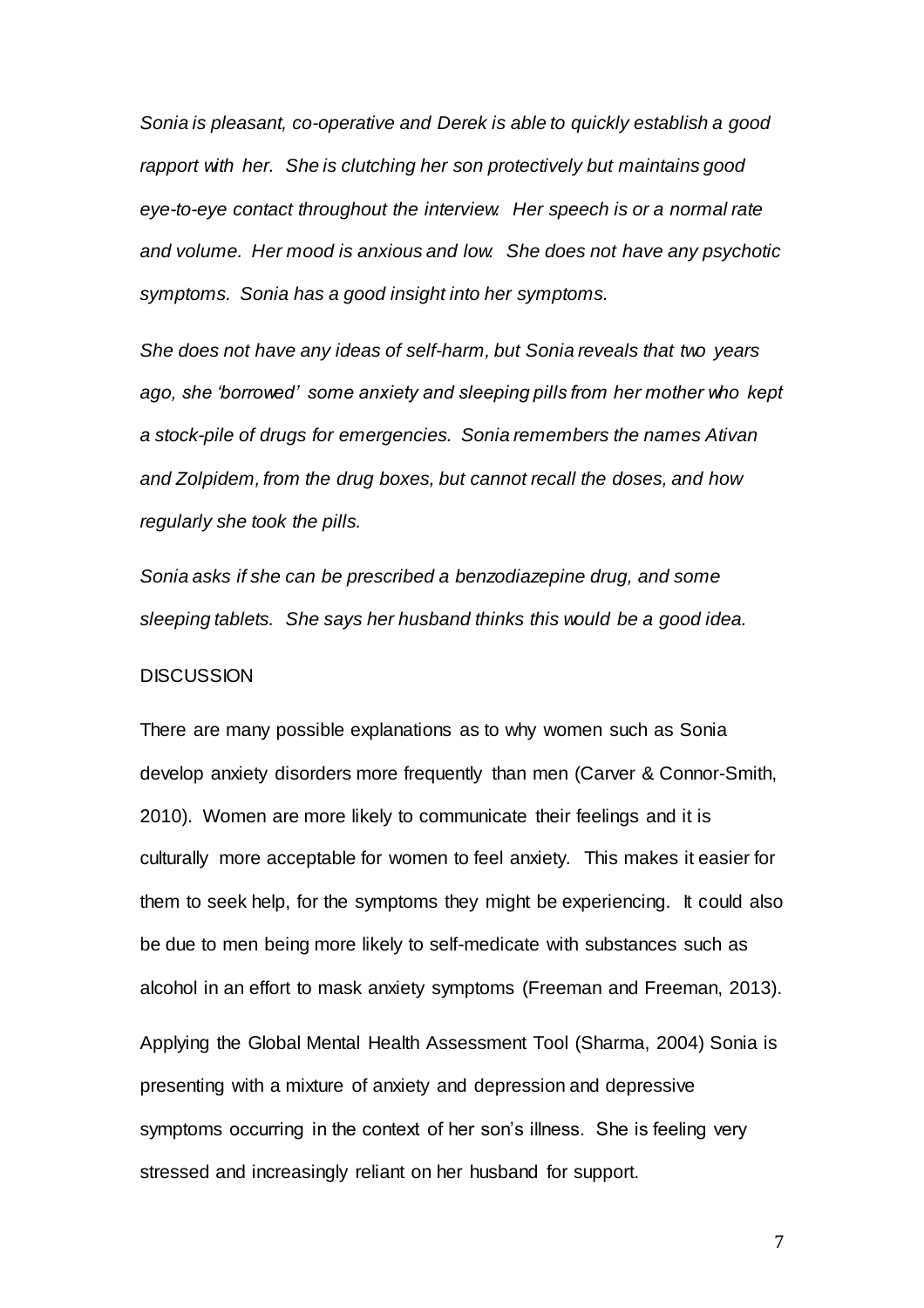Medical/clinical diagnostic possibilities include:

Mixed anxiety and depression: This is a common presentation in primary care characterized by a mix of anxiety and depression symptoms without clear prominence of any one type and the presence of one or more physical symptoms typically tremor, palpitations, and lethargy present for more than 6 months (NICE, 2009 and 2019).

Depression: Sonia does have the core symptoms, namely low/anxious mood, reduced energy and some other symptoms such as reduced concentration and poor sleep lasting more than two weeks suggesting a mild depressive episode.

Bipolar disorder: needs to be excluded by asking about hypomanic/manic episodes (Paris, 2012). Detailed history and mental state examination will be needed to establish the diagnosis and appropriate investigations to rule out any medical disorders will also be required.

NICE guidelines (2009) suggest that when depressive and anxious symptoms coexist, the first priority should usually to be to treat the depression. Psychological treatment for depression often reduces anxiety, and many antidepressants also have sedative/anxiolytic effects. The guidelines advocate a stepped care approach, which is a system of delivering and monitoring treatments so that the most effective, but least resourceintensive treatment is delivered first. NICE support the use of Cognitive Behaviour Therapy (CBT), but not other psychodynamic psychotherapies (NICE, 2009).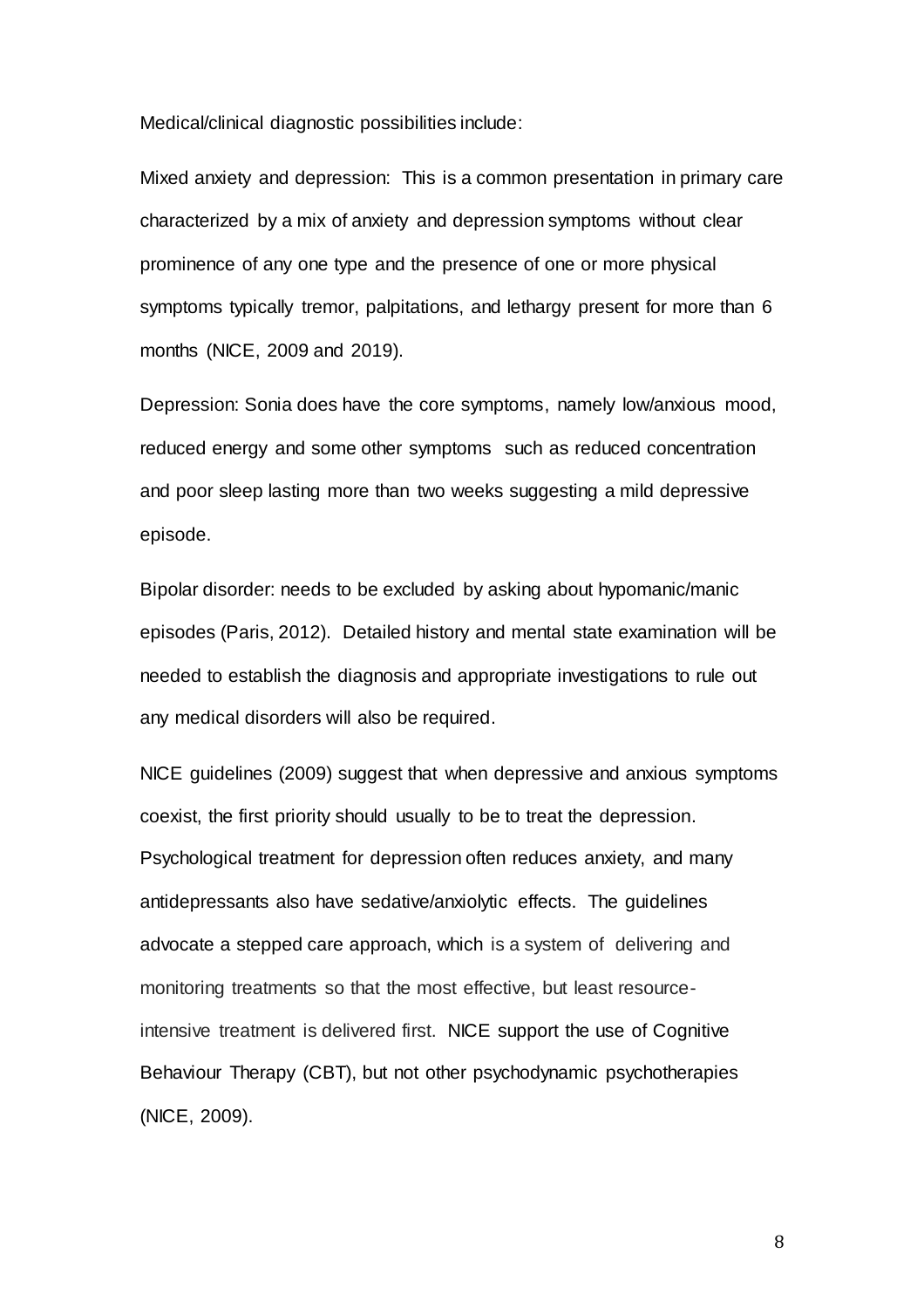The advice for mild depression does not help in uncertain decisions when a particular case may or may not benefit from medication, but this reflects the evidence available (Beck, 2009). These milder presentations may be subthreshold disorders where health professionals allow the *"medicalisation of unhappiness"* (Burns, 2013). In order to legitimise the engagement, when all that people may really need in these times of growing social isolation is some or more support (Carver & Connor-Smith, 2010).

Sonia is ambitious, energetic, and committed to supporting her family, and succeeding in her career, but, in the short-term at least, she might benefit from some self-compassion. Kindness and concern for self is recognised element of healing and mental health recovery (Lazarus, 2006). Therefore, Sonia might be encouraged to attend a local peer-support group, and/or relaxation classes. Social interventions like this should be viewed as 'protective' factors that potentially might be helpful in mitigating risk and relieving some of the fear, distress and inertia associated with many presentations of anxiety and depression (Aspinwall & Taylor, 1997). Also, it is possible that Sonia's symptoms might dissipate, once she is assured that her son's condition is manageable. This might require some education about Type 1 diabetes, but potentially, it might benefit both Sonia and her child.

A stepped care model approach (NICE, 2019) would be well suited to Sonia's situation, as she has mild mood symptoms and as per the stepped care model, these are best treated initially, in a primary care setting (Tolin et al 2011). Watchful waiting, i.e. a follow-up appointment within two weeks with reassurance is sensible as symptoms may resolve spontaneously but if Sonia's symptoms persist on subsequent visits, brief psychological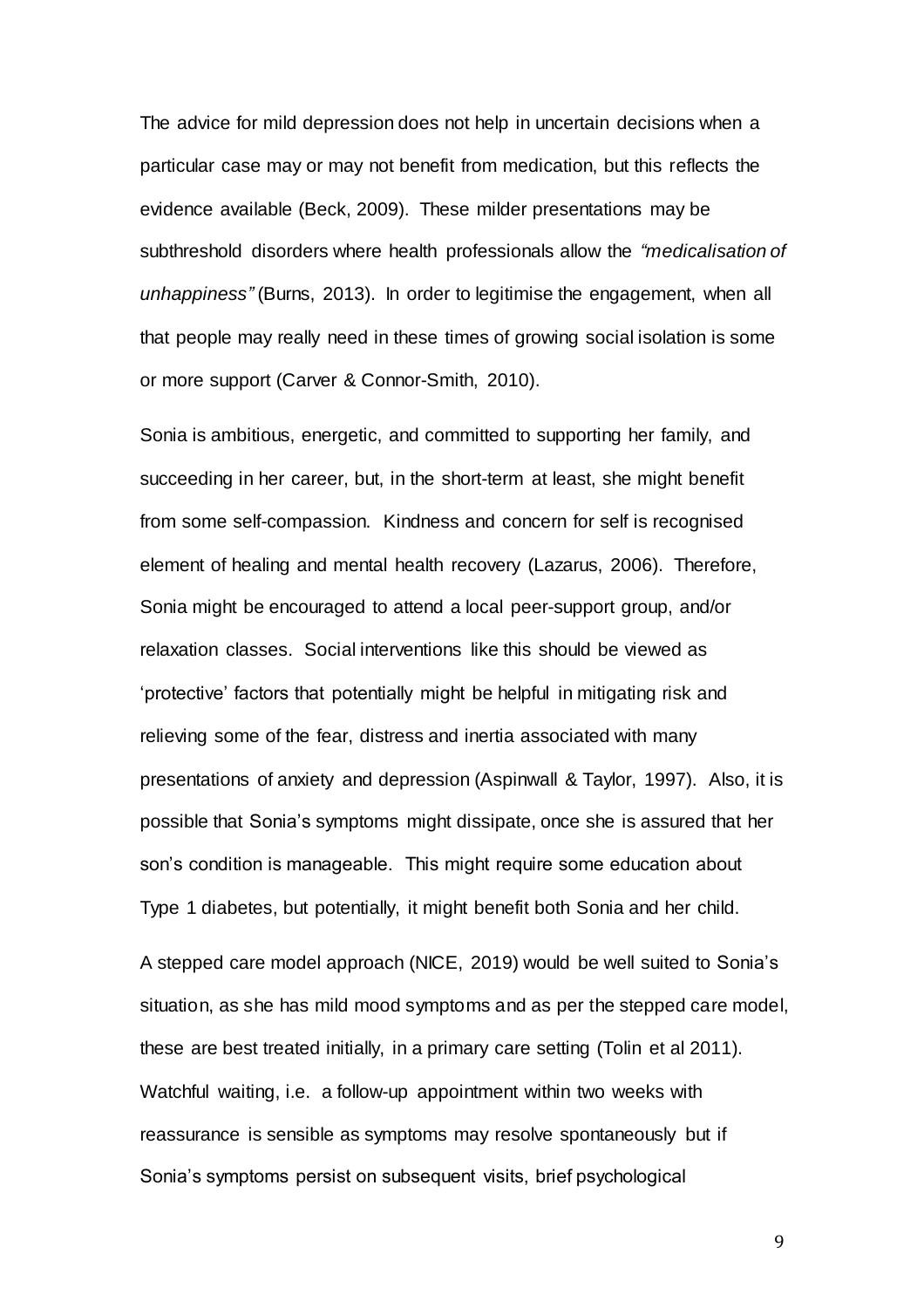interventions may be provided by either a primary care mental health

**A stepped care model adapted from the National Institute for Health and Care Excellence guidelines for the management of depression**

practitioner or a practice counsellor.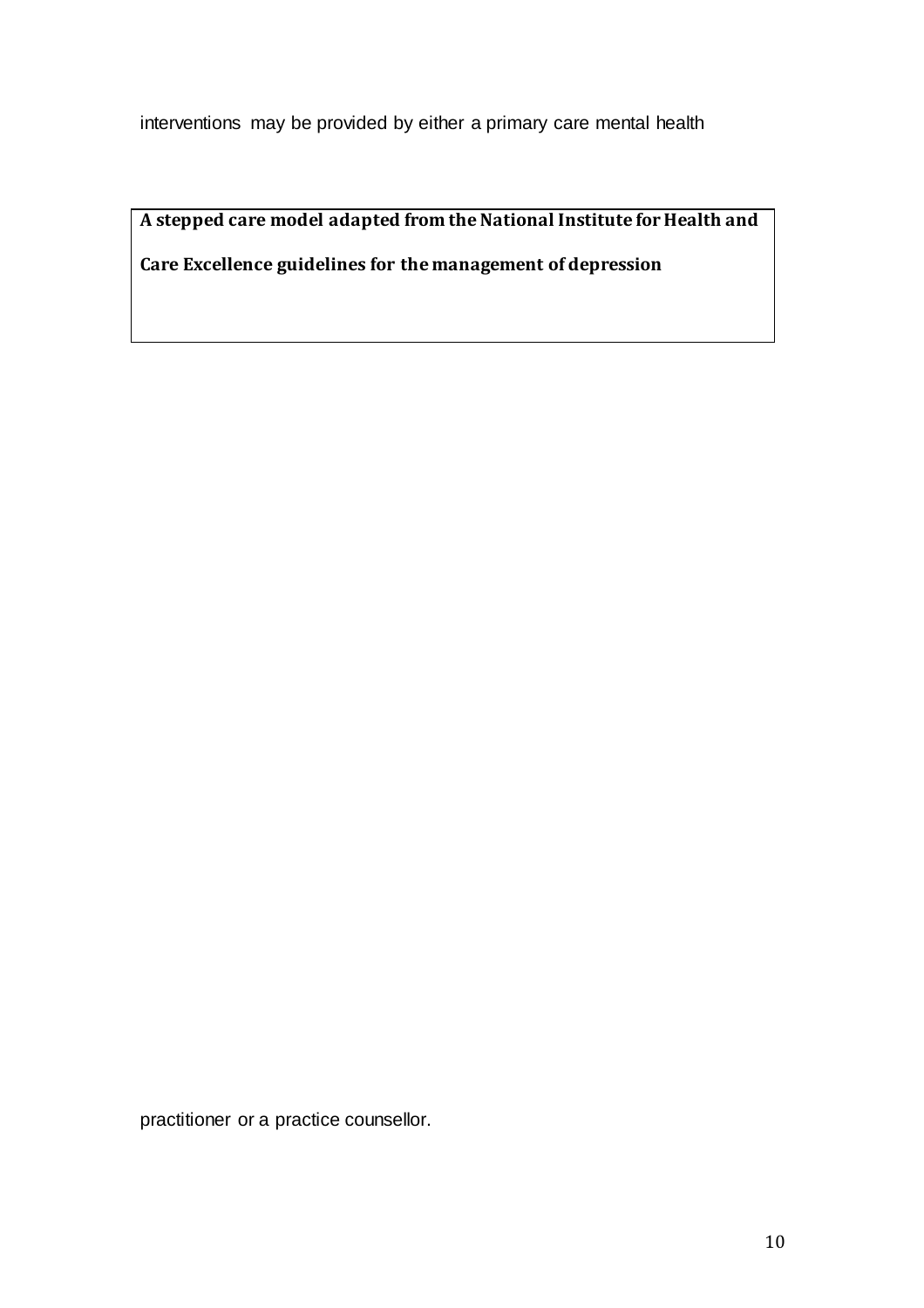**Step 1**

## **Mild or suspected depression**

Assess, support, provide psycho-education, monitor and refer onwards as

appropriate

**Step 2**

## **Mild to moderate depression**

Consider interventions to address psychosocial problems

Psychological interventions (e.g. Cognitive behaviour therapy, self-help

resources)

Antidepressant according to the patient's wishes and preferences

**Step 3**

**No response or moderate to severe depression**

**Medication** 

High intensity psychological interventions

Combined treatments and referral for specialist input as appropriate

**Step 4**

**Severe and complex depression**

**Risk to life**

**Severe self-neglect**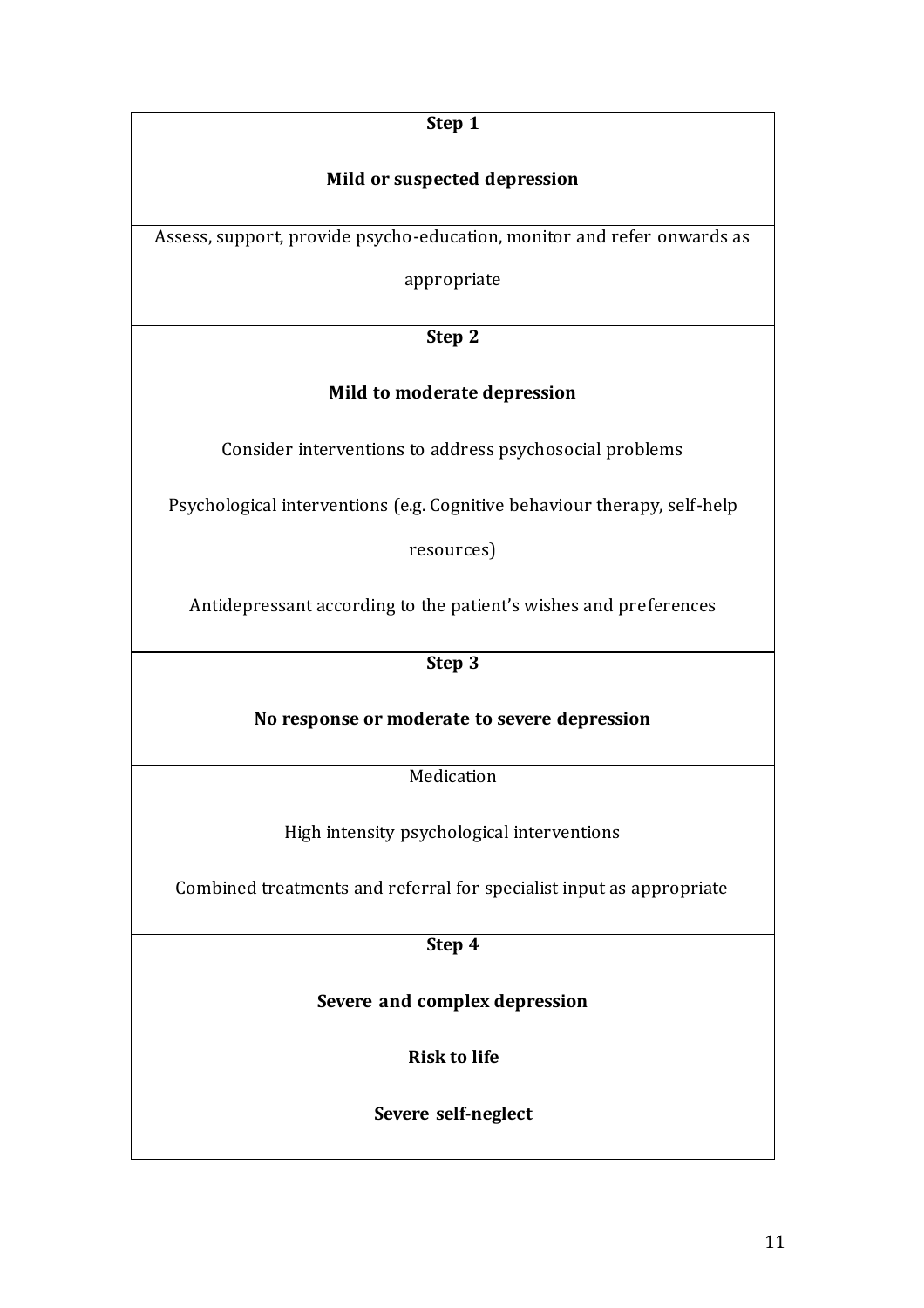### Medication and/or electroconvulsive therapy

High-intensity psychological interventions

Crisis service, combined treatments, multi-professional and inpatient care

Motivational interviewing might also help Sonia change her behaviour (Miller & Rollnick, 2013). Computerized cognitive behaviour therapy can also be helpful (Arnberg et al, 2014) and also healthy lifestyle advice about exercise and sleep hygiene. Guided self-help using manuals or self-help books are other options available in primary care (Davidson et al, 2016).

If Sonia's symptoms worsen, treatment can be commenced taking into account her preferences. Psychological treatments such as Cognitive Behaviour Therapy (CBT) or antidepressant/anxiolytic medication such as Selective Serotonin Reuptake Inhibitors (SSRIs) can be effectively administered in primary care (Hofmann & Smits, 2008 and Hofmann, 2018).

Treatment-resistive cases, psychotic symptoms, atypical symptoms or recurrent episodes should trigger a referral to specialist services. At any stage, if risk profiles change rapidly and risk assessment indicates a risk to self, others or self-neglect a referral can be made to the crisis team for consideration of inpatient treatment (NICE, 2019).

Given Sonia's revelation about the lorazepam, it is necessary to gently remind her of the importance of only taking medication, that has been prescribed, and particularly the risks associated with long-term, unsupervised use of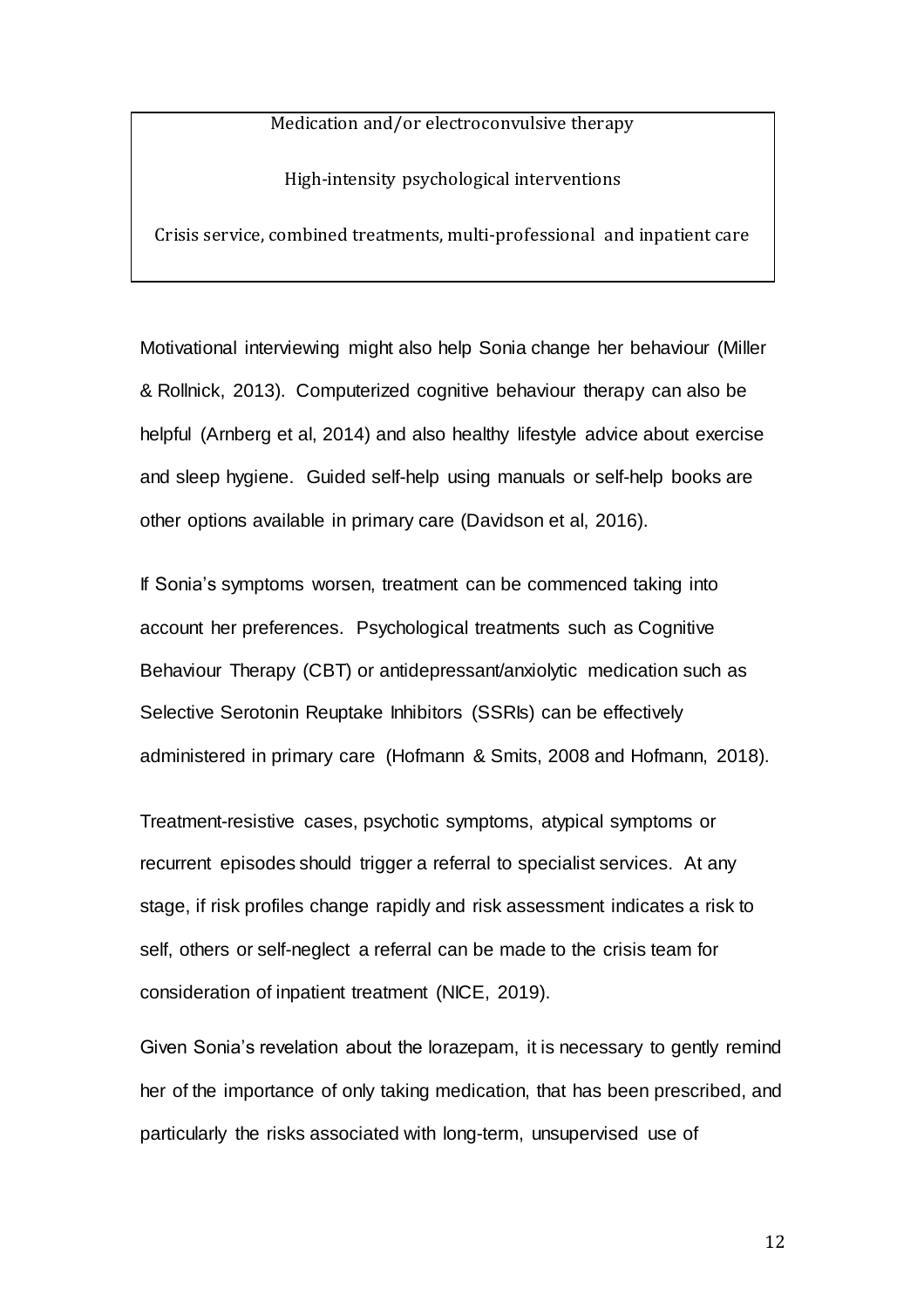benzodiazepines, such as psychological addiction, dependence and withdrawal (Taylor et al, 2018).

Her self-medication, with unprescribed drugs, could be interpreted as a form of safety behaviour. In the context of clinical anxiety, safety behaviors are actions performed to prevent, escape, or minimize feared catastrophes and/or associated distress (Rachman et al, 2008). Developing some "positive" safety behaviours, is something that needs to be discussed with Sonia, as part of her treatment/care plan, as these can reduce risks of relapse (Goetz, 2016), which for Sonia might be the temptation of taking unprescribed medication at some point in the future.

Cases such as this one, where there is comorbidity, are associated with worse health outcomes (Miller et al, 2011), therefore, Derek, the Advanced Nurse Practitioner should speak to a GP urgently, to discuss an appropriate treatment plan for Sonia, and to confirm the diagnosis. Effective interdisciplinary team working, is necessary to manage complex cases safely, and maximise wellbeing for service users and their families (Bailey, 2012). In the circumstances, Derek is right to be cautious about prescribing a benzodiazepine drug.

### How should benzodiazepines be used?

Benzodiazepines are used in the treatment and management of pathological and chronic anxiety, agitation and tension (NICE, 2019). They act rapidly and are very useful first aid measures. However, they will only form a small part of overall management, of such conditions and may help the person until other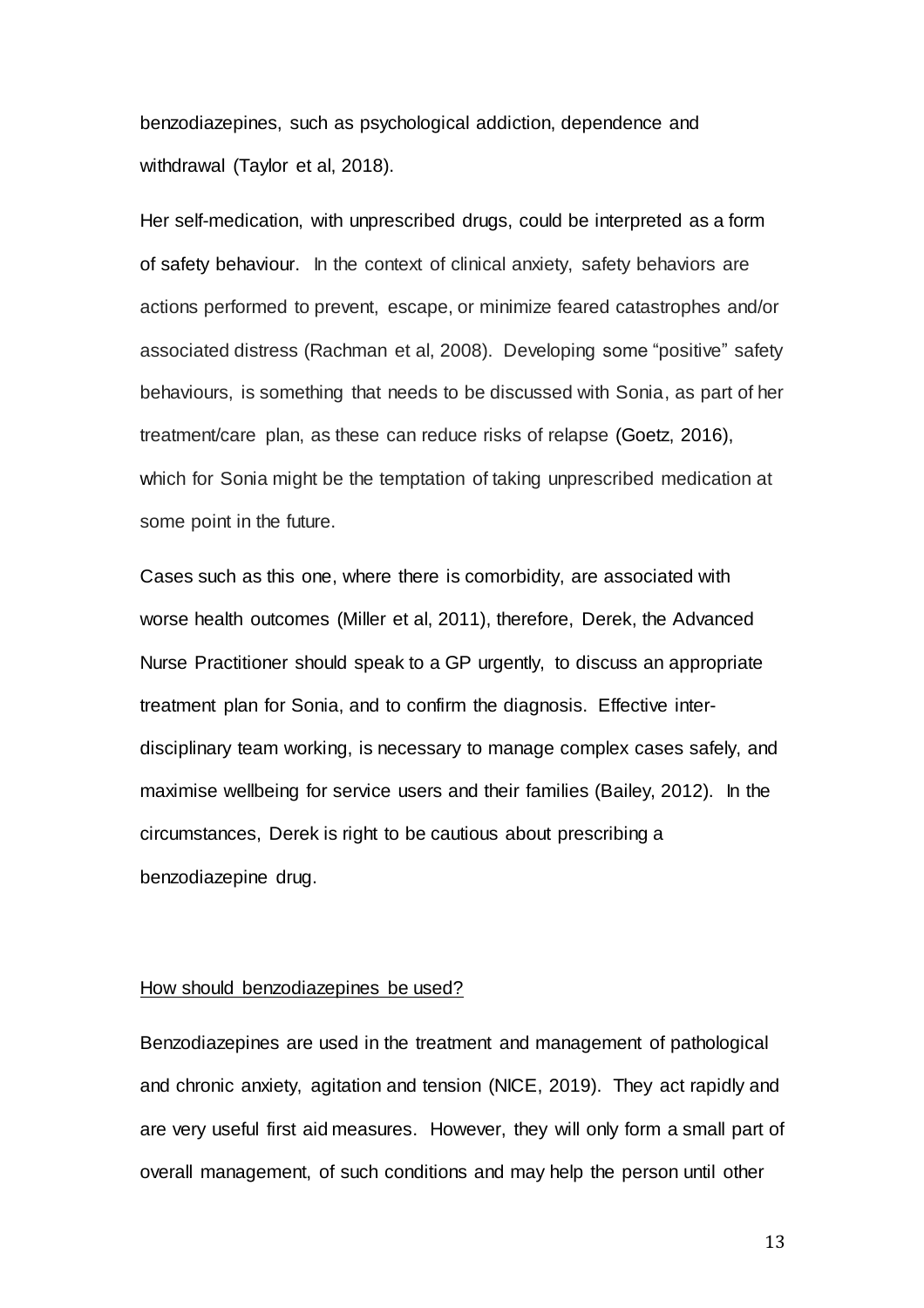anxiety management techniques, e.g. psychotherapy etc. can be carried out. NICE recommends (cited by Taylor et al, 2018) that "*benzodiazepines should not be used to treat panic disorders*" and "*should only be used 'with care' in post-traumatic stress disorder*".

Acute anxiety should not be assumed to be present for more than a month and benzodiazepines should not be lightly prescribed for longer than this, as benzodiazepines are known to enhance GABA transmission and also inhibit microsomal enzymes (Barlow, 2002 and Blows 2016).

Some patients, especially those with chronic anxiety, have a tendency to selftreat/medicate and benzodiazepines should be avoided in patients with a history of drug or alcohol abuse. When benzodiazepines are used, those with a slower onset of action, such as GABA partial-agonist Clonazepam, may cause less dependence than Diazepam or Lorazepam (Taylor et al, 2018). Concern has been expressed that some anxiety drugs, such as Alprazolam (Xanax) and Diazepam (Valium) have been used in many fatal/non-fatal drug overdoses (Cutcliffe & Santos 2012).

### Side-effects of benzodiazepines

Headaches, confusion, ataxia, dysarthria, blurred vision, gastrointestinal disturbances, jaundice, amnesia and paradoxical excitement are all possible adverse side effects of benzodiazepines, although drowsiness is the only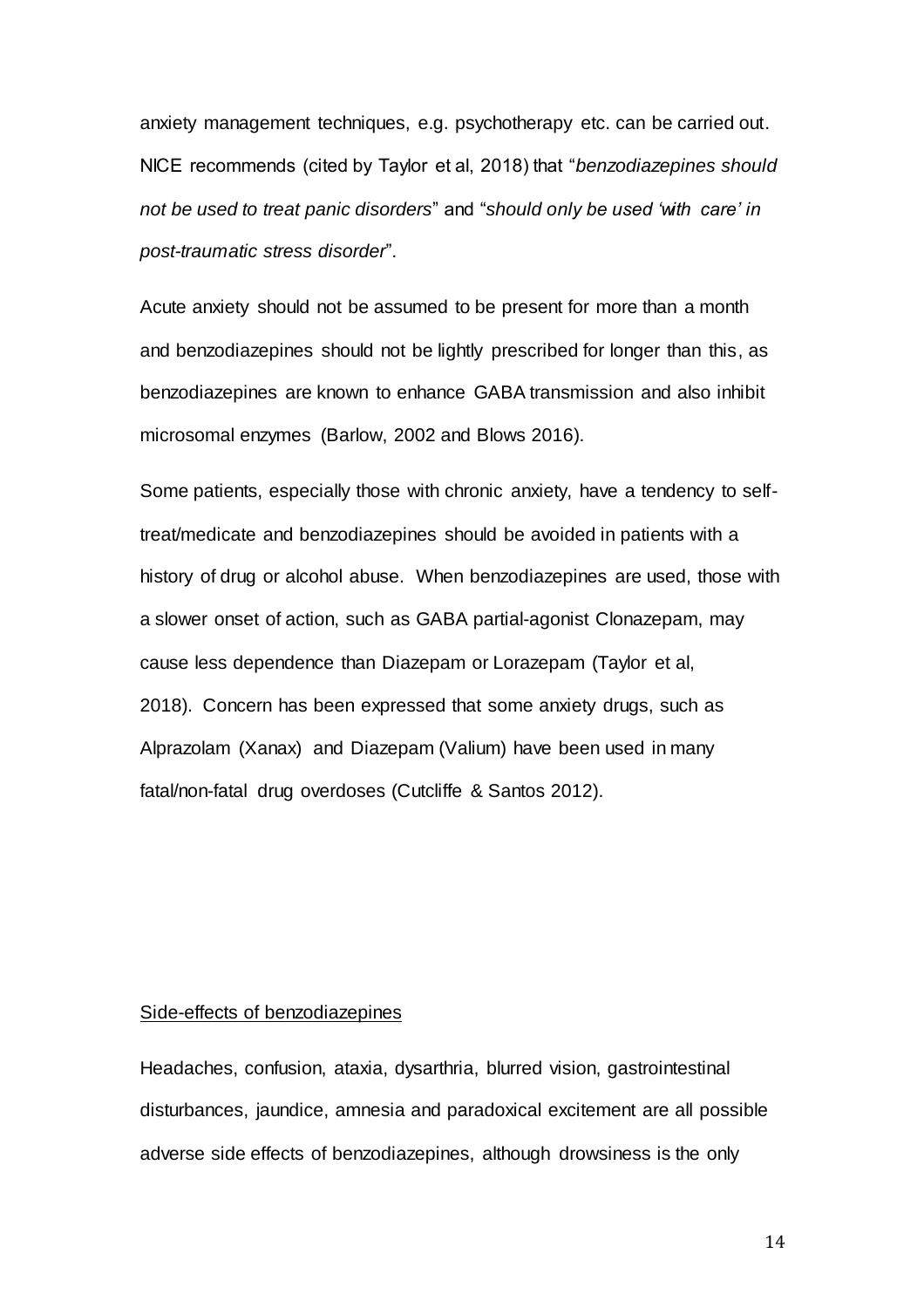common side effect (Taylor et al, 2018). Respiratory depression is rare with normal dose oral therapy but may be an added complication with sleep apnoea. It must be looked out for when the IV route is used, especially with midazolam. The IV injection can be painful and lead to thrombophlebitis due to the low water solubility of benzodiazepines (Taylor et al, 2018). Diazepam is available in an emulsion form (Diazemuls) to overcome this problem. Benzodiazepines are poorly absorbed from the IM route and the rectal route (e.g. with diazepam rectal tubules) is an appropriate alternative (BNF, 2020).

### Comparative doses

The dose(s) of each drug below is approximately equivalent to others. Interpatient variability, different half-lives (a particular problem with the benzodiazepines) make exact calculations difficult.

| Table 1: Benzodiazepines/comparative doses (after BNF, 2020) |  |  |  |
|--------------------------------------------------------------|--|--|--|
|--------------------------------------------------------------|--|--|--|

| Diazepam         | 5mg               |
|------------------|-------------------|
| Chlordiazepoxide | 15mg (10-15)      |
| Clobazam         | 10mg              |
| Flunitrazepam    | 0.5 <sub>mg</sub> |
| Flurazepam       | 7.5mg – 15mg      |
| Loprazolam       | $0.5mg - 1mg$     |
| Lorazepam        | 0.5 <sub>mg</sub> |
| Lormetazepam     | $0.5 - 1$ mg      |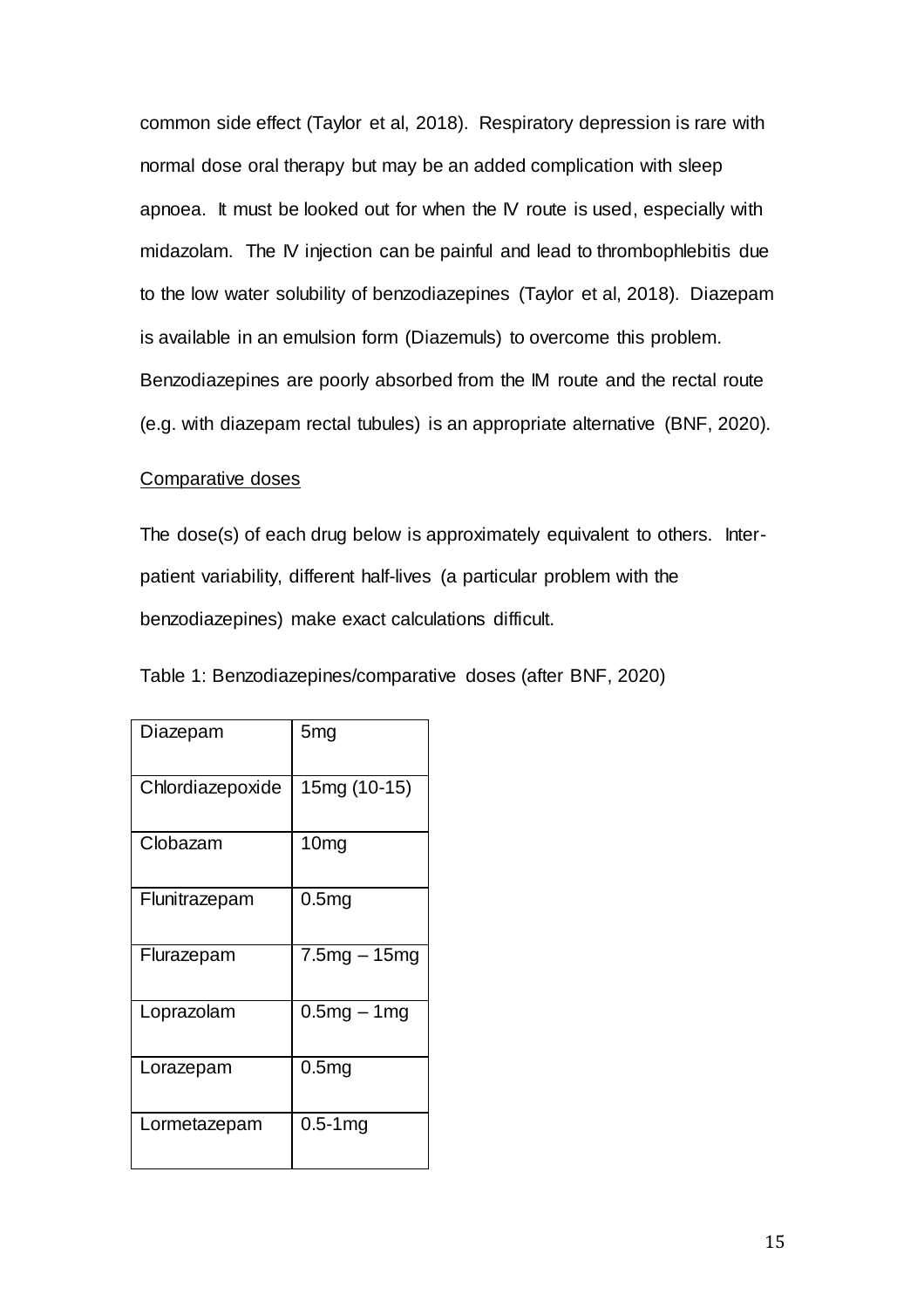| Oxazepam   | 15mg (15-40)     |
|------------|------------------|
| Nitrazepam | 5mg (5-20)       |
| Temazepam  | 10 <sub>mg</sub> |

## Benzodiazepine dependence

Dependence is characterised by a strong need to continue taking a drug, a tendency to increase the dose, a psychological dependence on the effects of the drug and a characteristic abstinence syndrome. All of these have been reported to occur with the benzodiazepines (Bandelow et al, 2015). It has been pointed out that withdrawal symptoms are, in the milder states, very similar to acute and chronic anxiety and may be in fact a reappearance of the original symptom.

Table 2: Dependency/symptoms of withdrawal (after Taylor, et al 2018)

Primary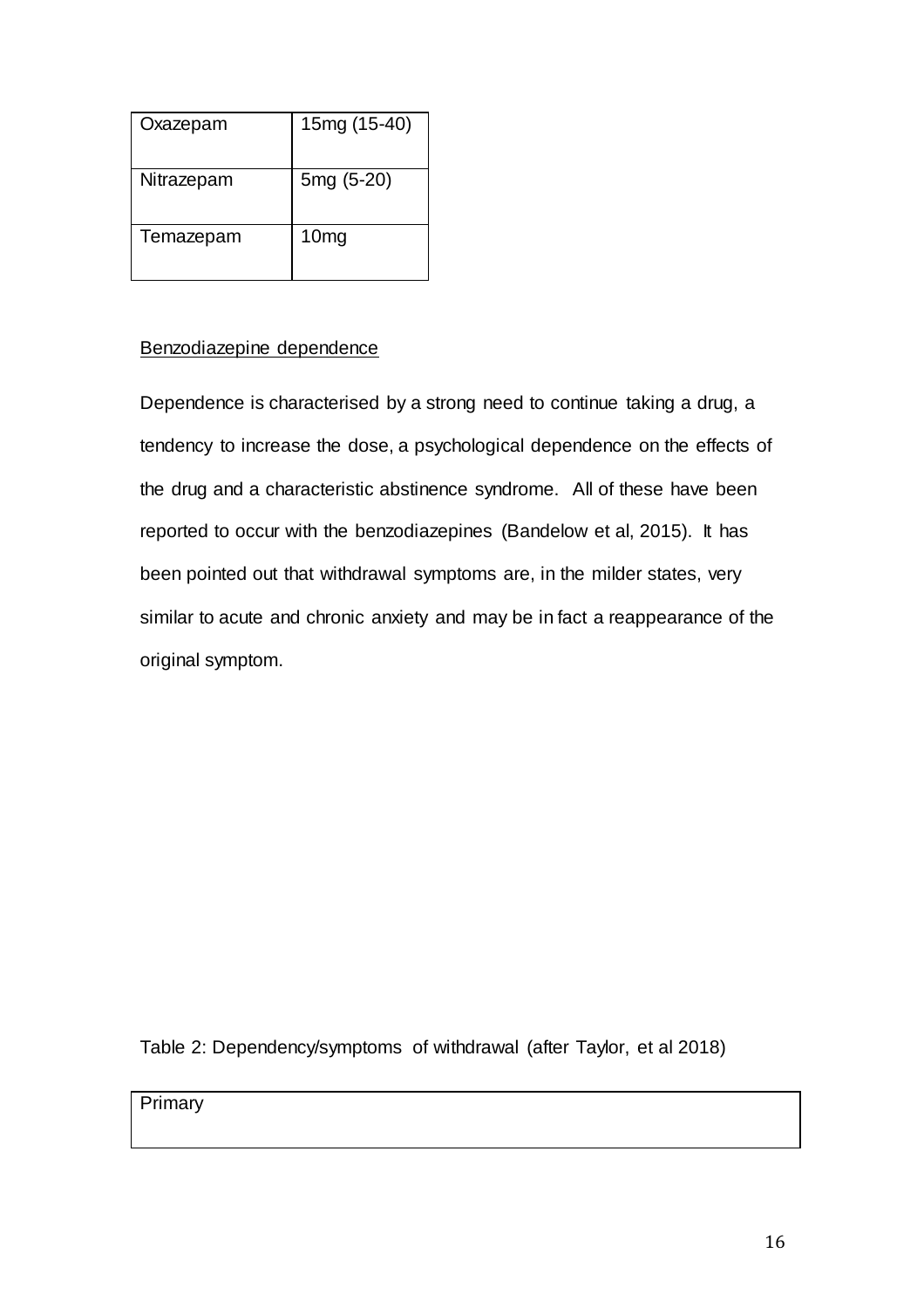| Psychological | Tension, restlessness, agitation, panic |  |
|---------------|-----------------------------------------|--|
|               | attacks                                 |  |
| Physical      | Dry mouth, tremor, sweating, sleep      |  |
|               | disturbance, lethargy, headache,        |  |
|               | nausea                                  |  |
| <b>Mental</b> | Impaired memory and concentration       |  |
| Secondary     |                                         |  |
| Moderate      | Perceptual changes (hyper-sensitivity   |  |
|               | to light/sound)                         |  |
|               | Dysphoria, flu like symptoms, anorexia, |  |
|               | sore eyes.                              |  |
|               | Depersonalisation, depression,          |  |
|               | abnormal sensations of movement.        |  |
| Severe        | Convulsion, psychoses, (e.g. visual     |  |
|               | hallucinations, delusions)              |  |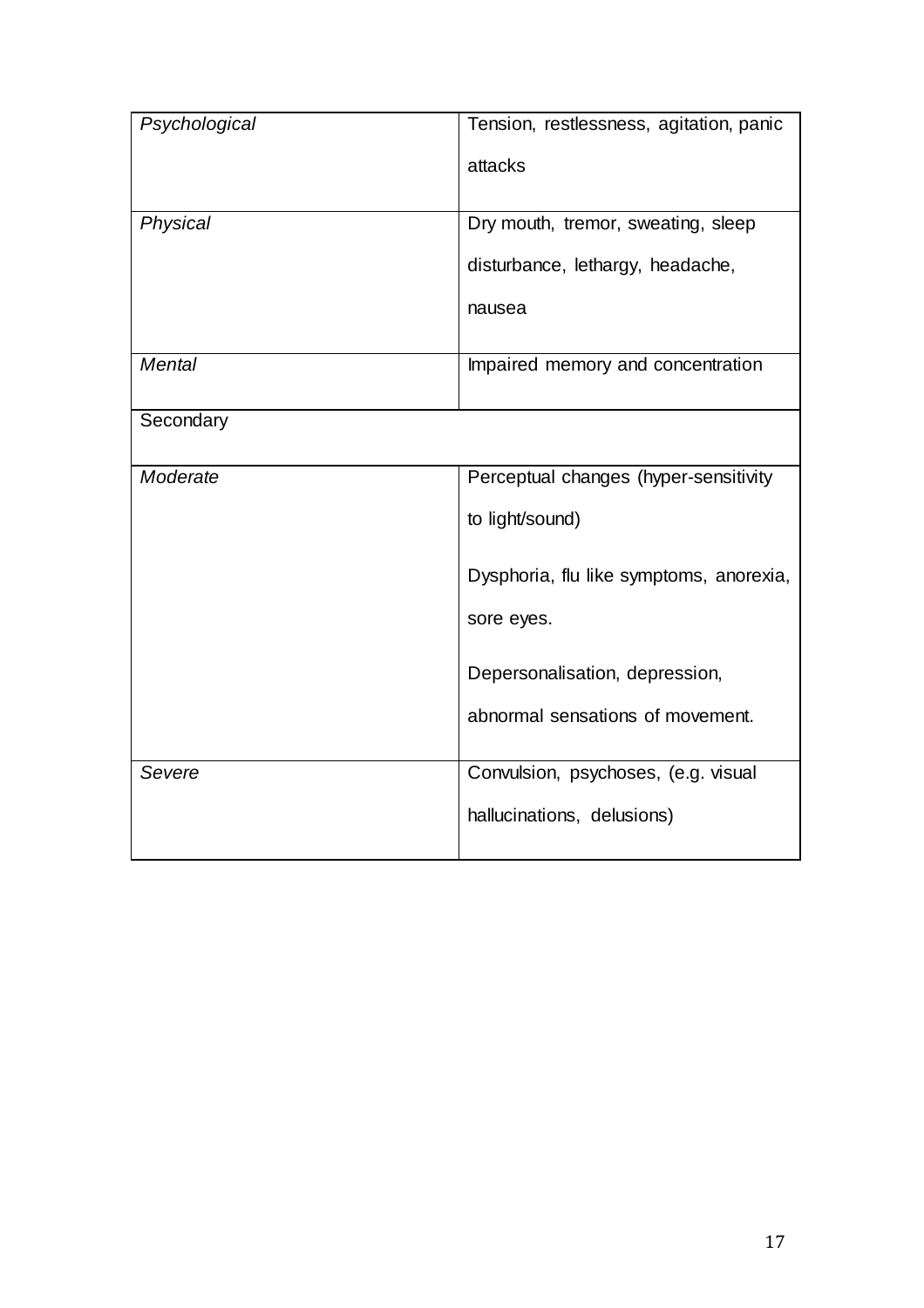Box 1: Risk factors for poor withdrawal (after Taylor, et al 2018)

- Previous severe withdrawal (including a history of seizures) or postwithdrawal reaction
- Lack of adequate social support
- Elderly or infirm
- History of inappropriate us of alcohol or other drugs of dependence
- Concomitant severe medical biological or psychiatric illness (including personality problems)

## Management of benzodiazepine withdrawal

Controlled withdrawal may take a long time with only small reductions in dosage every seven days or so being tolerated. All symptoms tend to be worse with the shorter-acting or high potency drugs (particularly lorazepam) (Taylor, 2018).

It is usual to transfer a patient onto a longer-acting drug e.g. Diazepam, and reduce the dose of that drug at a rate the patient finds acceptable (NICE, 2019).

Many people find difficulty in completing these withdrawal programmes and long term support is essential. The withdrawal syndrome has been reported to last for up to a year or longer (Rogers et al, 2007).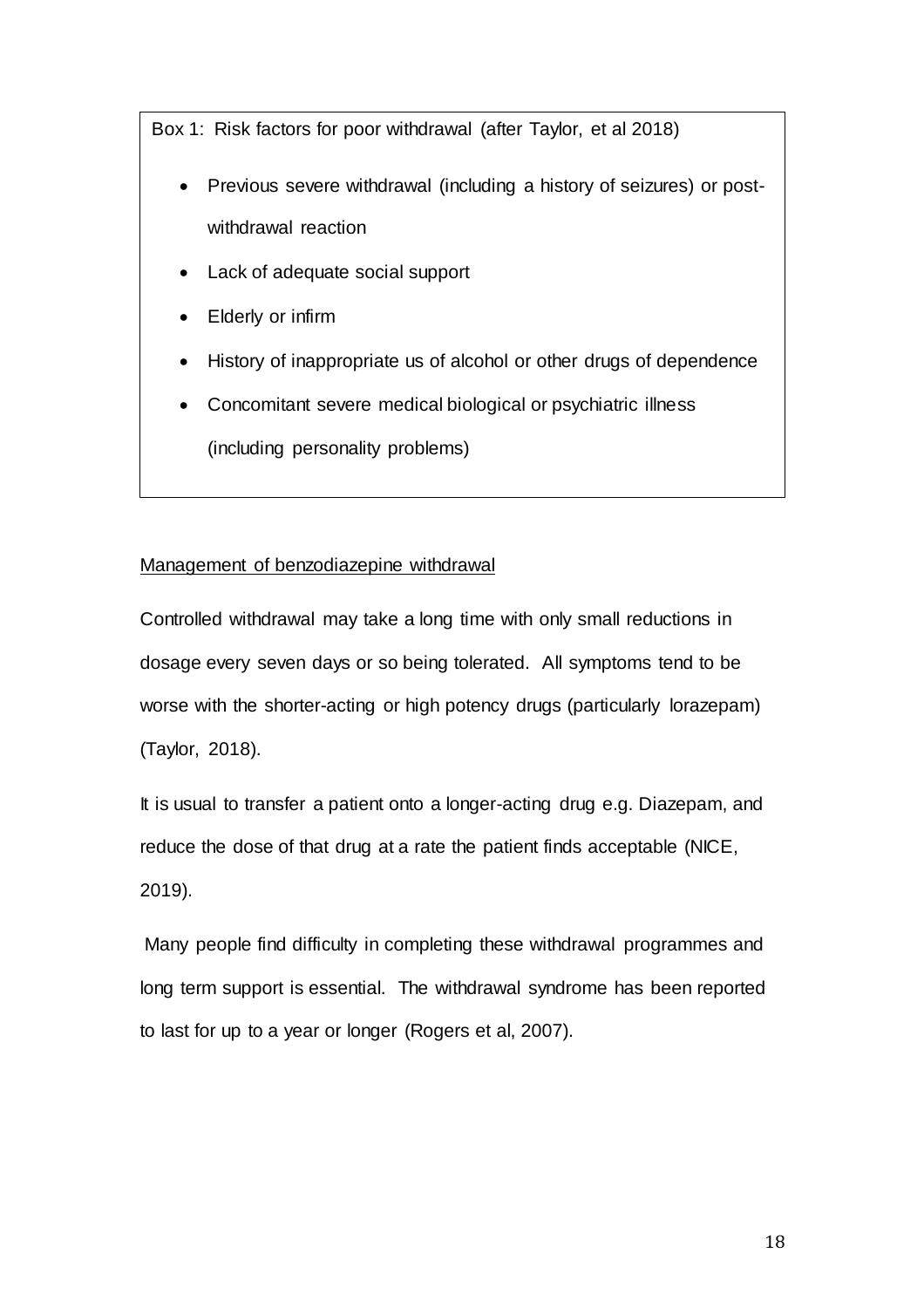#### Hypnotic drugs for sleep problems

Such drugs may be useful in the short-term, but it is quite difficult to assess the longer-term effectiveness of these drugs as sleep tends to vary for reasons other than drug treatment e.g. external pressures etc (Klink, 1992). If it is decided that someone requires a hypnotic drug for a long time, rather than just when they need it, this should be discussed, by the clinical team (NICE, 2004). Crucially, some people do get some withdrawal effects if they stop hypnotics suddenly e.g. rebound insomnia (Taylor et al, 2018). When the time comes to stop, it is best to reduce the dose slowly.

#### Other anxiolytic medication

Buspirone is licensed for the short-term treatment of anxiety. It does not act on benzodiazepine receptors but is thought to act at specific serotonin (5-HT) receptors (Taylor, 2018). Response to treatment is slow, taking 4-6 weeks to reach maximum effect making it unsuitable for as required PRN use. However, the dependence and abuse liability of buspirone is low. Betablockers (e.g. propranolol) do not affect psychological symptoms, such as worry, tension and fear, but they can reduce the physical symptoms of anxiety such as heart palpitations and hand tremor (BNF, 2020). Pregabalin is an anti-convulsant used for the treatment of certain types of epilepsy. It is also licensed for the treatment of generalised anxiety disorder. (BNF, 2020).

#### **CONCLUSION**

We all experience symptoms of anxiety during our lifetime, and it is a "normal" physical and psychological response to stress, mediated through adrenaline (epinephrine), noradrenalin (norepinephrine), and GABA (LeDoux, 2001 and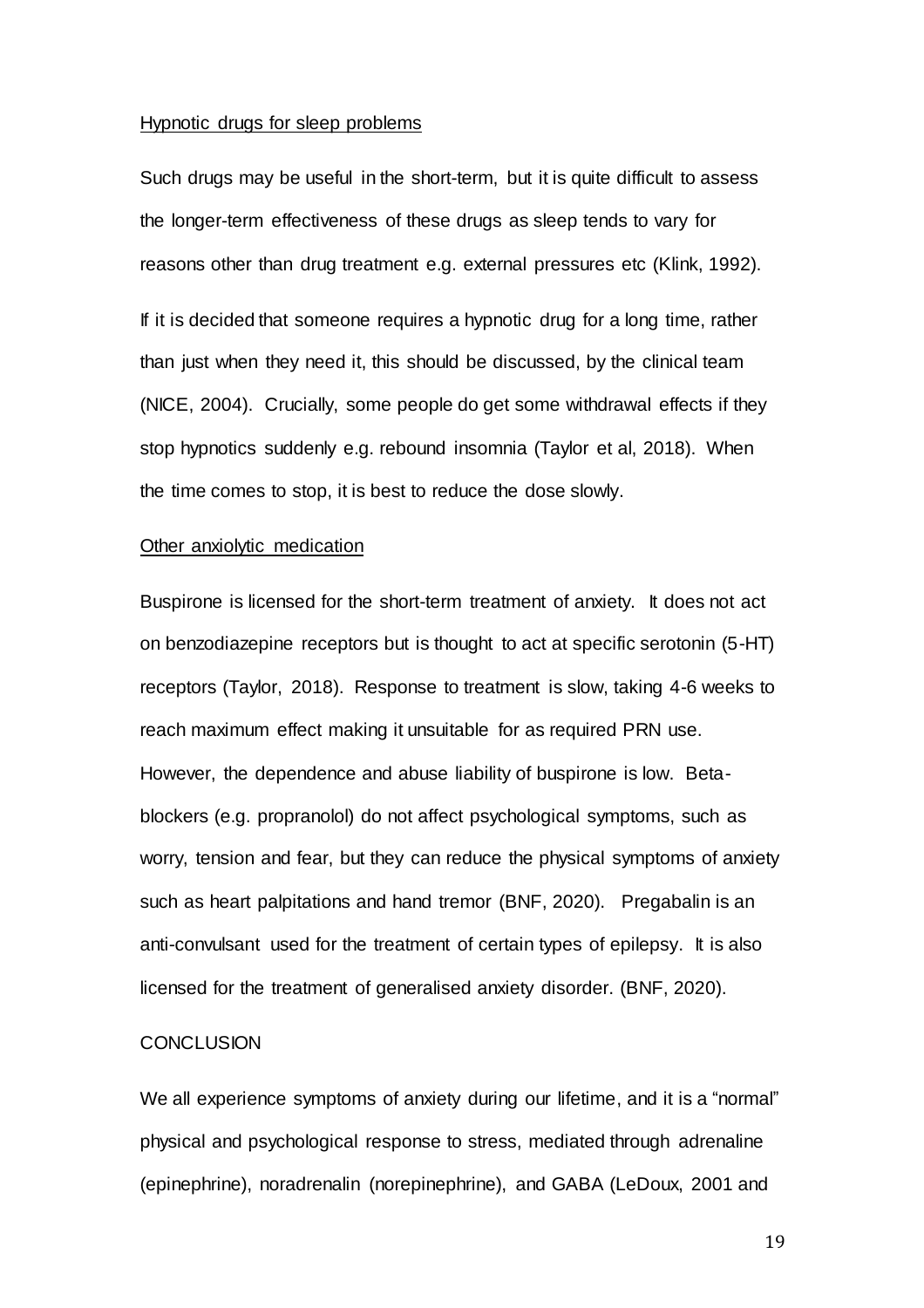2015). As we have seen, anxiolytic medication blocks GABA into its receptors. GABA is widespread throughout the brain, and so a few side-effects are due to this more generalised sedation, especially with a hangover effect the next morning possible with some drugs e.g. nitrazepam.

Anxiety disorders are extreme or pervasive versions of this response and include a spectrum of different conditions. In the UK, approximately 15-20% of the population experience an anxiety disorder at some stage of their life (Bentall, 2016). These can, however, be difficult to diagnose and treat accurately as they are often co-morbid with each other or with other mental illnesses. They also frequently present as physical illnesses, such as heart or gastrointestinal conditions (Barlow, 2002).

Key opportunities for Integrated Care Systems and mental health have been identified as: preventing ill health, linking physical and mental health and improving mental health services (Centre for Mental Health, 2020). Without changes to prescribing practice, it is difficult to see how these ambitions, can be met. This in term requires effective multi-disciplinary and interprofessional working, and person centred care.

Prescribing medication for anxiety is fraught with difficulty and prescribers should endeavour to keep an open-mind, in relation to useful alternatives or adjuncts to drug therapy (Barker, 2011). It is vital to fully explore the various treatment options, listening to the patient/client, acknowledging their preferences, and responding sensitively to any concerns they might have about drug side-effects (Moscarello & Hartley, 2017). When it comes to medicating anxiety, one size does not fit all.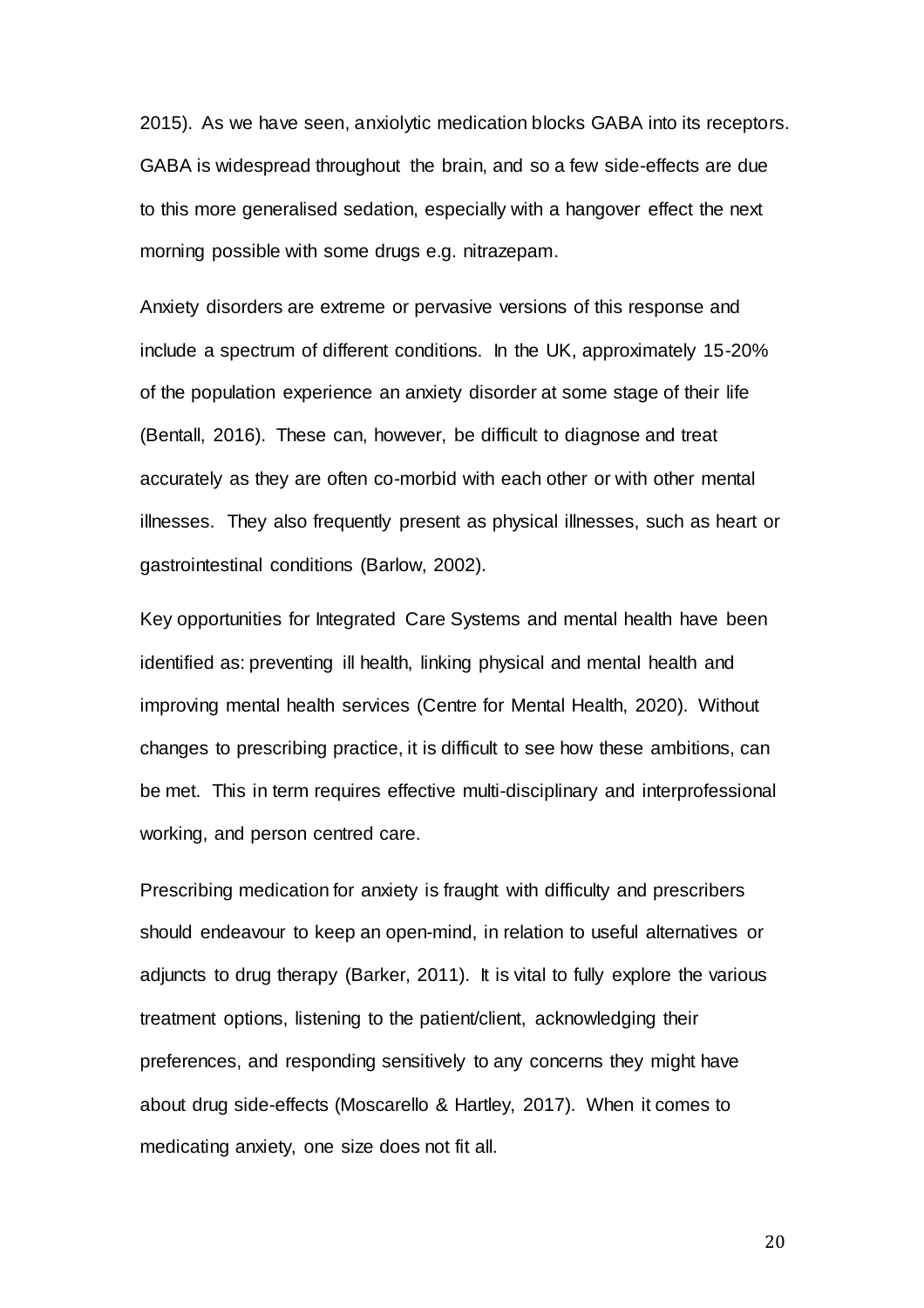Key Points (Box 2)

- The symptoms of anxiety can be reduced by increasing the strength of the brains natural calming messages.
- Anxiolytic medication helps by increasing the strength of the brains natural calming messages.
- They are not 'just tranquilisers' although they may help someone feel calmer.
- They do not directly alter personality.
- Anxiolytics are not necessarily addictive, but it is best to stop them slowly if taken for more than about a month.
- They do 'not' appear to lose their anxiolytic effect if someone stops taking them.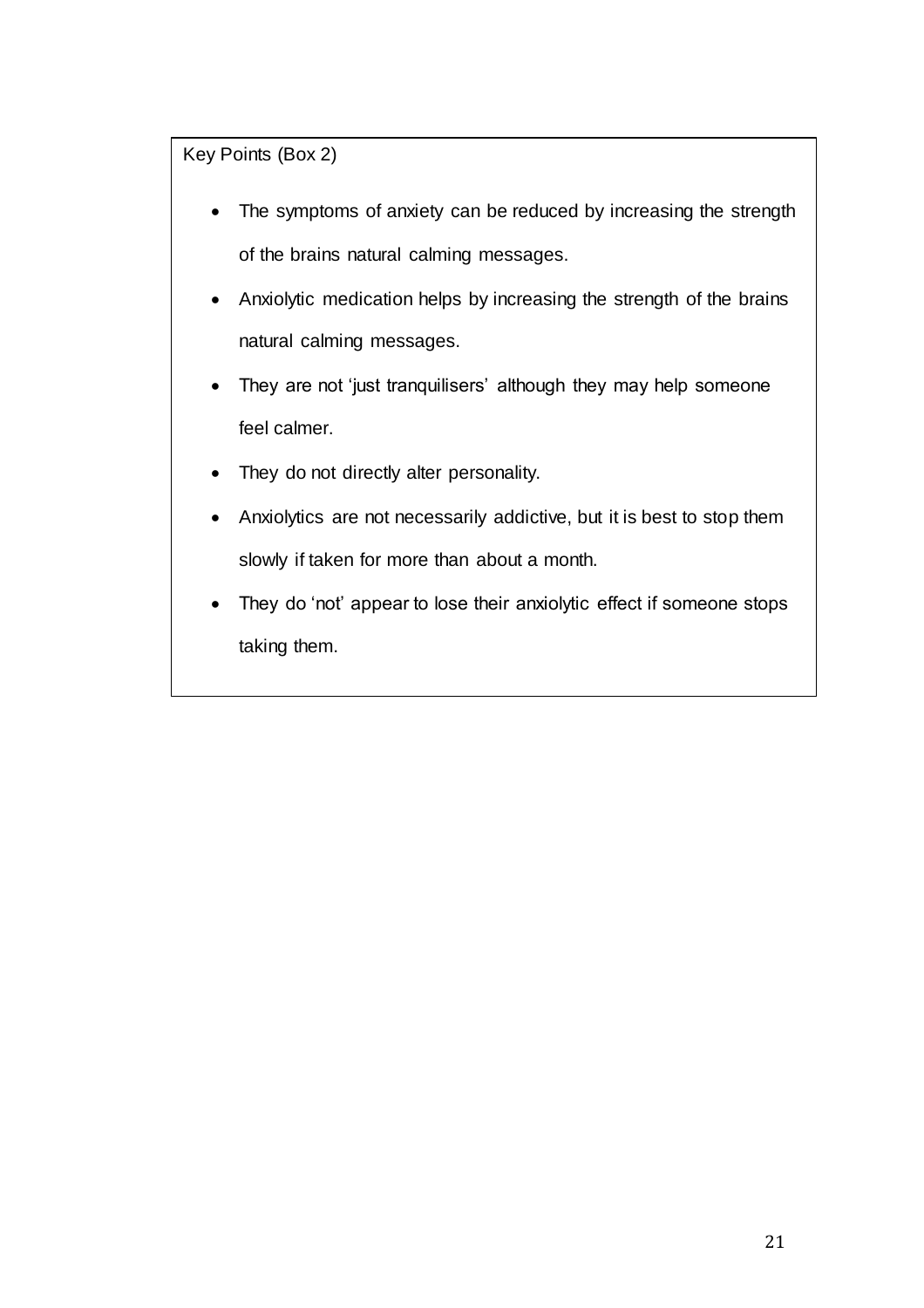CPD reflective questions (Box 3)

- What risks are associated with long-term use of benzodiazepine drugs?
- Reflect on the NICE, stepped-care model for mental health. How might you utilise the framework, to inform your own prescribing practice?
- Consider alternatives to drug therapy in relation to anxiety. What are their strengths and limitations?

## REFERENCE LIST

Arnberg, F.K., Linton, S.J., Hultcrantz, M., Heintz, E., Jonsson, U. (2014) Internet delivered psychological treatments for mood and anxiety disorders: a systematic review of their efficacy, safety, and cost-effectiveness. *PLoS One* 9, e98118.

Aspinwall, L. G., & Taylor, S. E. (1997) A stitch in time: Self-regulation and proactive coping. *Psychological Bulletin*, 121, 417–436.

Bailey, D. (2012) *Interdisciplinary working in mental health.* Palgrave: London.

Bandelow, B., Reitt, M., Rover, C., Michaelis, S., Gorlich, Y., Wedekind, D. (2015) Efficacy of treatments for anxiety disorders: a meta-analysis. *Int. Clin. Psychopharmacol*. 30, 183–192.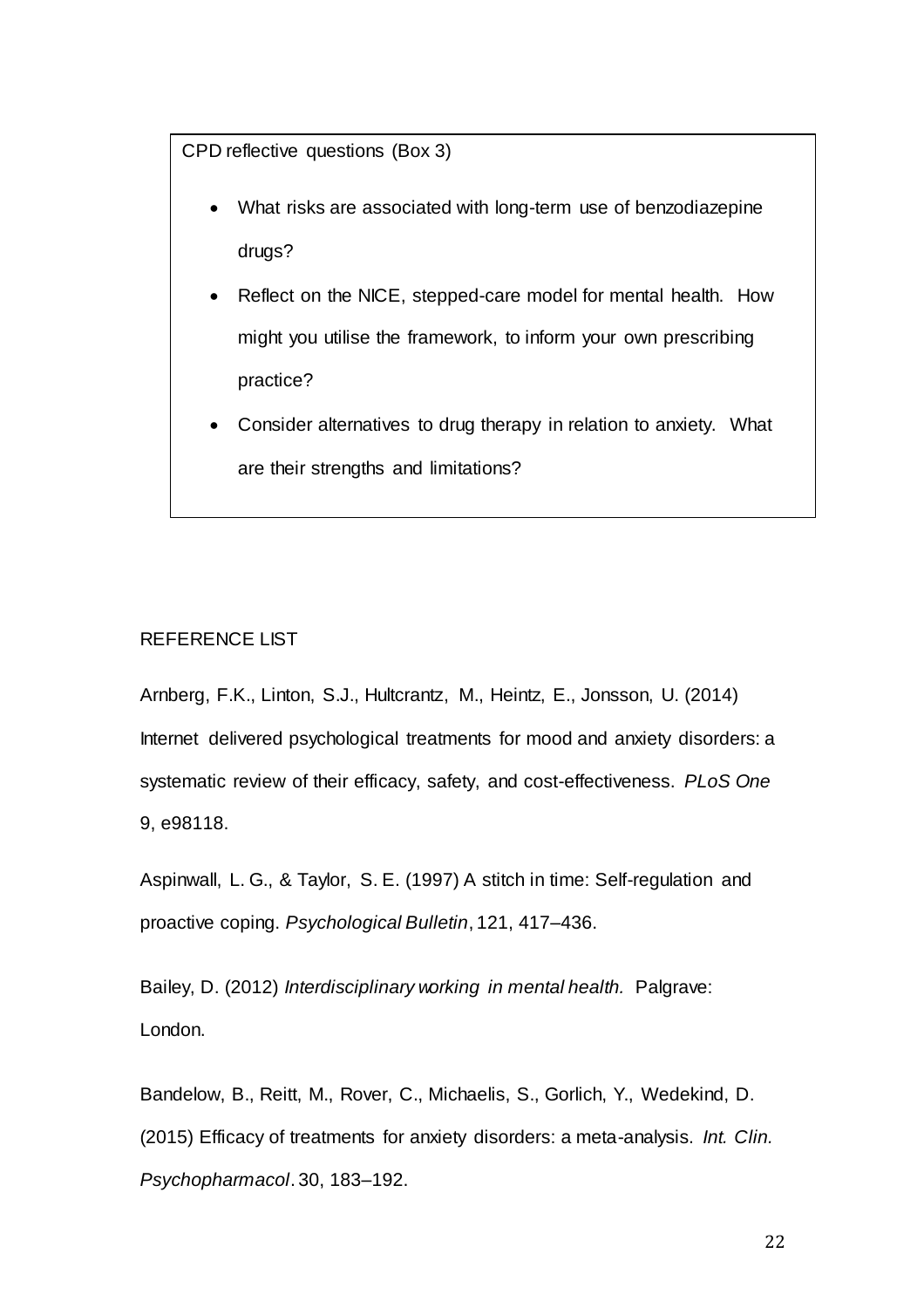Barlow, D. H. (2002) *Anxiety and its disorders: The nature and treatment of anxiety and panic.* New York: Guilford Press.

Barker, P. (2011) *Mental health ethics: the human context.* Routledge: London.

Beck, A.T and B.A. Alford. (2009) *Depression: causes and treatment*. University of Pennyslyvania Press: Philadelphia.

Bentall, R. (2009) *Doctoring the mind: why psychiatric treatments fail*. Allen Lane: London.

Blows, W.T. (2016) *The biological basis of mental health.* Routledge: Oxford.

Burns, T. (2013) *Our necessary shadow: the nature and meaning of psychiatry.* Allen Lane: London.

Gask, L., Carolyn, A. Chew-Graham., Kendrick,T., and Peveler, R. (2018) *Primary Care Mental Health*. Cambridge University Press: Cambridge.

Hofmann, S. G. (2018) Cognitive behavioral therapy for anxiety and related disorders: A meta‐analysis of randomized placebo‐controlled trials.

*Depression and Anxiety*, 1–13.

Carver, C., & Connor-Smith, J. (2010) Personality and coping. *Annual Review of Psychology*, 61, 679–704.

Centre for Mental Health (2020) Integrated Care Systems and mental health: key opportunities. Briefing 55.

Cutcliffe, J and Santos, C. (2012) *Suicide and self-harm: an evidenceinformed approach.* Quay Books: London.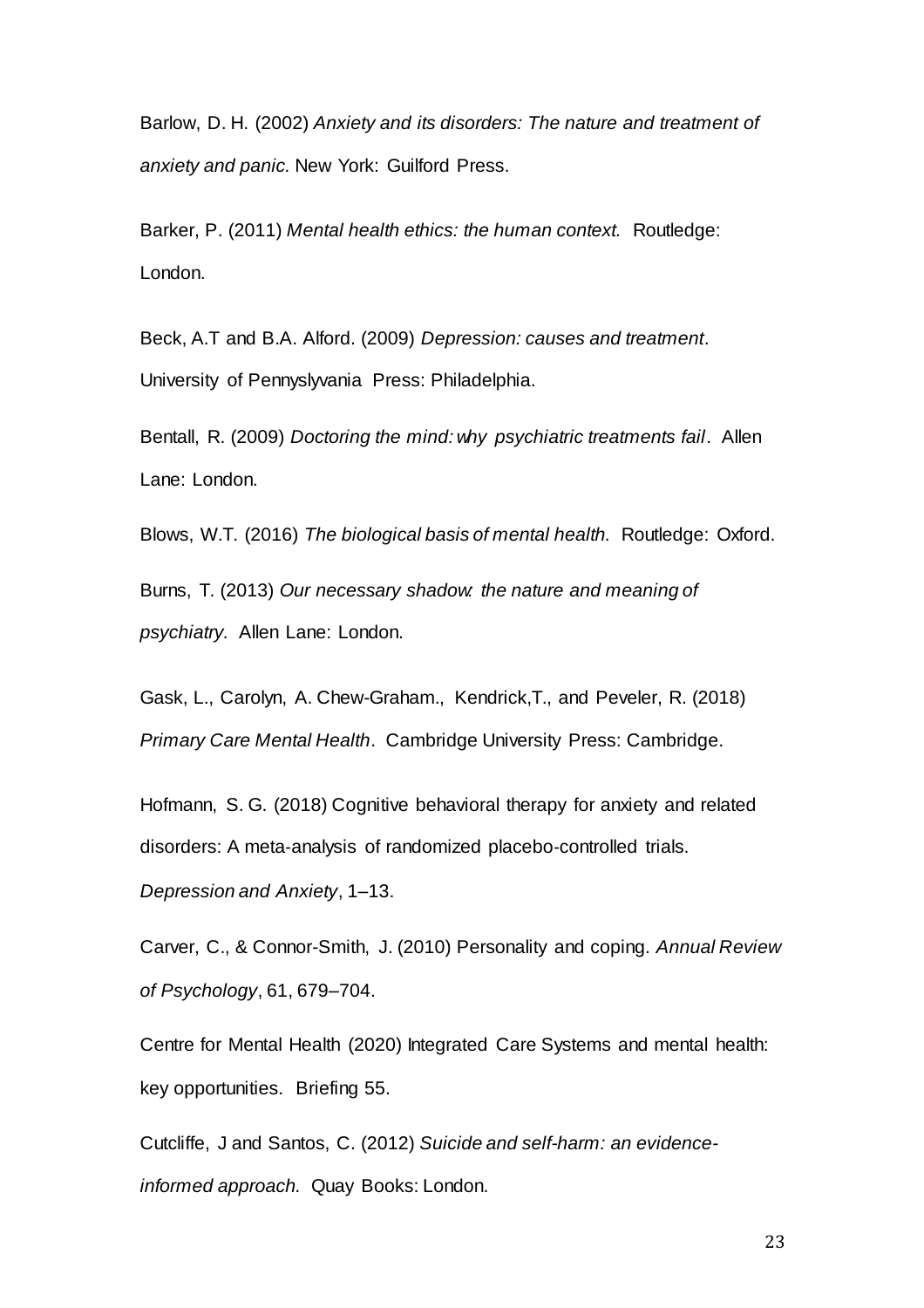Davidson, G., Campbell, J., Shannon, C., and MulHolland, C. (2016) *Models of mental health*. Palgrave: London.

Freeman, D and Freeman J. (2013) *The stressed sex: uncovering the truth about men, women and mental health*. OUP: Oxford.

Goetz, A. R., Davine, T. P., Siwiec, S. G., & Lee, H.J. (2016) The functional value of preventive and restorative safety behaviors: A systematic review of the literature. *Clinical Psychology Review*, 44, 112–124.

Hofmann, S. G., & Smits, J. A. (2008) Cognitive-behavioral therapy for adult anxiety disorders: A meta-analysis of randomized placebo-controlled trials. The Journal of *Clinical Psychiatry*, 69, 621–632.

Joint Formulary Committee. *British National Formulary* (online) London: BMJ Group and Pharmaceutical Press <http://www.medicinescomplete.com> [Accessed on  $29^{th}$  Feb, 2020]

Klink ME, Quan SF, Kaltenborn WT, Lebowitz MD (1992) Risk factors associated with complaints of insomnia in a general adult population. Influence of previous complaints of insomnia. *Arch Intern Med*; 152(8): 1634– 1637.

Lazarus, R. S. (2006) Emotions and interpersonal relationships: Toward a Person-centered conceptualization of emotions and coping. *Journal of Personality*, 74, 9–46.

LeDoux, J. E., & Gorman, J. M. (2001) A call to action: Overcoming anxiety through active coping. *American Journal of Psychiatry*, 158, 1953–1955.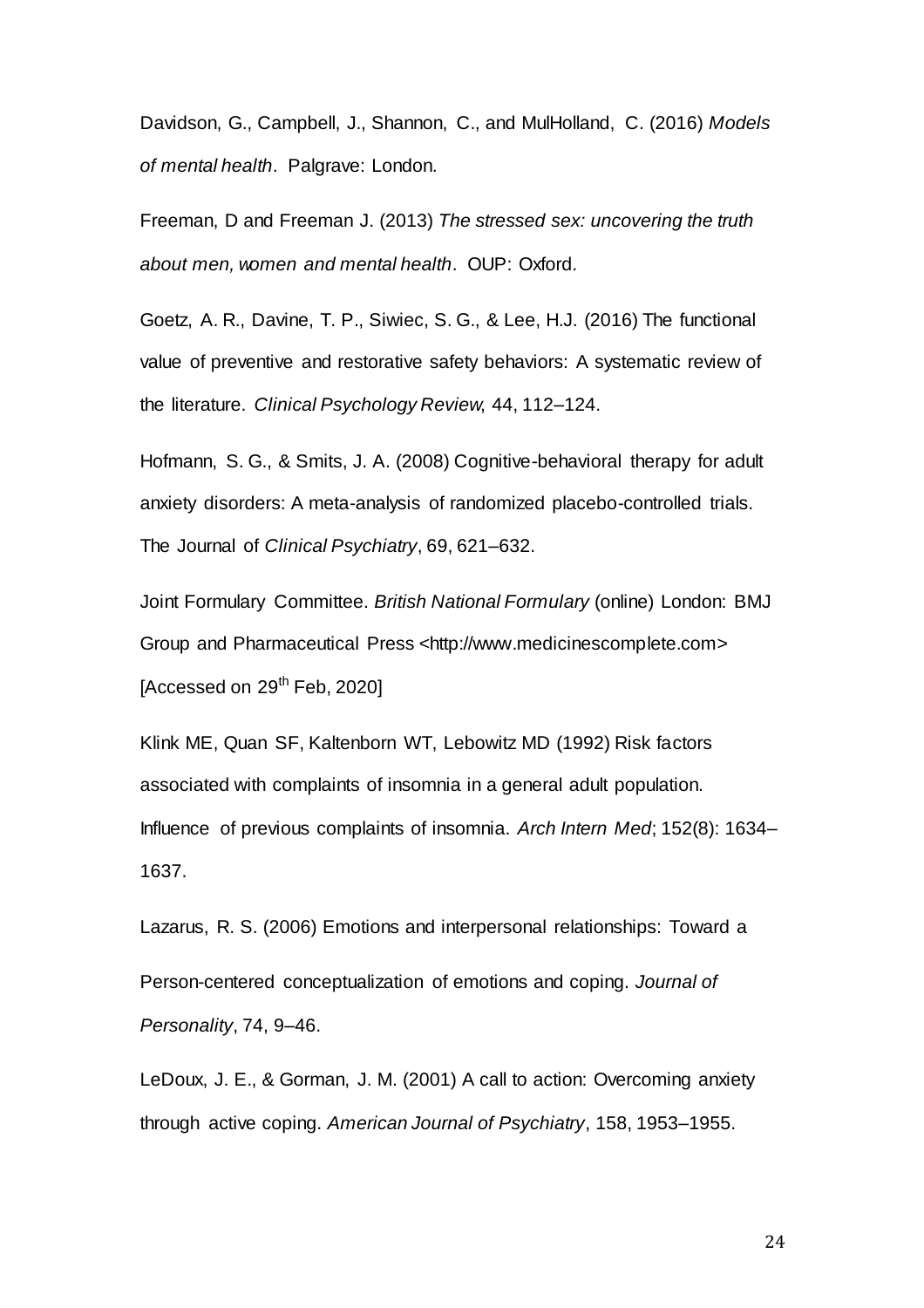LeDoux, J. E. (2000) Emotion circuits in the brain. *Annual Review of Neuroscience*, 23(1), 155–184.

LeDoux, J. E. (2015) *Anxious: Using the brain to understand and treat fear and anxiety*. New York, NY: Viking.

Miller, R., Forcehimes, A.A., Zweben, A. (2011) *Treating addiction: a guide for professionals.* The Guilford Press: London.

Miller, W.R. and Rollnick, S. (2013) *Motivational interviewing: helping people change.* The Guilford Press: London.

Moscarello, J. M., & Hartley, C. A. (2017) Agency and the calibration of motivated

behavior. *Trends in Cognitive Sciences*, 21, 725–735.

National Institute for Clinical Excellence (2019) *Generalised anxiety disorder and panic disorder in adults: management*. Clinical guideline CG113 (Jan)

National Institute for Clinical Excellence (2009) *Depression in adults: recognition and management*. Clinical guideline CG90 (Oct).

National Institute for Clinical Excellence (2011) *Common mental health problems: identification and pathways to care*. Clinical guideline CG123 (May).

National Institute for Clinical Excellence (2004) *Guidance on the use of Zaleplon, Zolpidem and Zopiclone for the short term management of insomnia*. Technology appraisal guidance TA77 (April).

Paris, J. (2012) *The bipolar spectrum: diagnosis or fad?* Routledge: London.